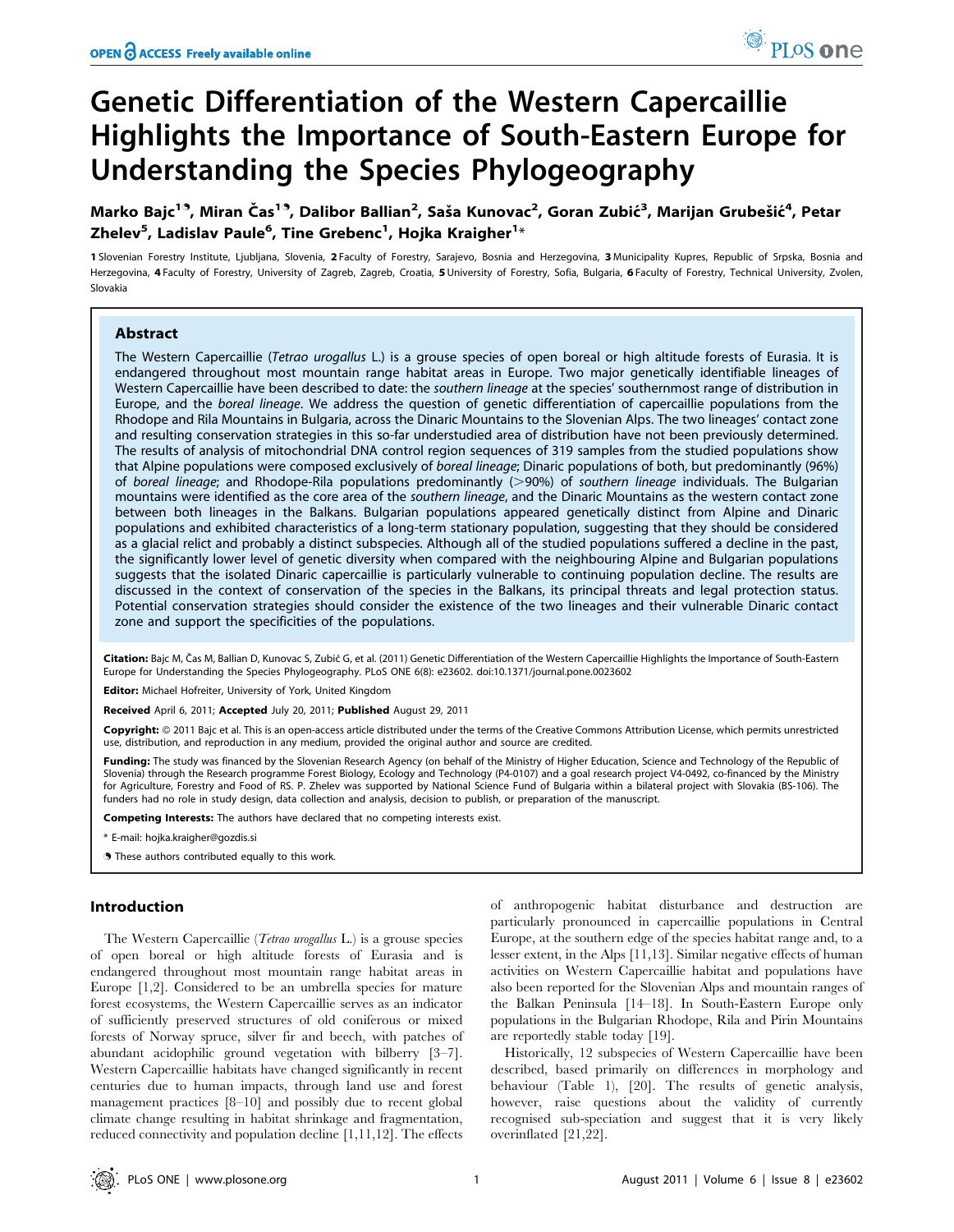Table 1. The list of Western Capercaillie (Tetrao urogallus) subspecies and their distribution ranges [20].

| Area of distribution                                                                                                                                                                                                                                                                                                                                                                        |
|---------------------------------------------------------------------------------------------------------------------------------------------------------------------------------------------------------------------------------------------------------------------------------------------------------------------------------------------------------------------------------------------|
| Pyrenees (Spain, France, Andorra)                                                                                                                                                                                                                                                                                                                                                           |
| Cantabrian Mountains (north-western Spain)                                                                                                                                                                                                                                                                                                                                                  |
| Finland and Russian Karelia                                                                                                                                                                                                                                                                                                                                                                 |
| Kola Peninsula (Finland, Norway and north-western Russia)                                                                                                                                                                                                                                                                                                                                   |
| Central Europe from Germany and the Alps to south-western Baltic states, western Belarus,<br>the western Carpathians and northern Macedonia (Germany, Austria, Italy, Switzerland,<br>Liechtenstein, France, Slovenia, Croatia, Bosnia and Herzegovina, Serbia, Montenegro,<br>Kosovo, Albania, Czech Republic, Slovakia, Poland, Belarus, Lithuania; possibly also Ukraine<br>and Estonia) |
| Northern Russia and Siberia                                                                                                                                                                                                                                                                                                                                                                 |
| Belarus, northern Ukraine, most European Russia                                                                                                                                                                                                                                                                                                                                             |
| Carpathian mountains and Rhodopes (Romania, Bulgaria, Greece, Ukraine)                                                                                                                                                                                                                                                                                                                      |
| Central Siberia, south to Altai and north-western Mongolia (Russia, Kazakhstan, China,<br>Mongolia)                                                                                                                                                                                                                                                                                         |
| Southern Urals and south-western Siberia (Russia, Kazakhstan)                                                                                                                                                                                                                                                                                                                               |
| Fenno-Scandia (Finland, Sweden, Norway), Scotland (reintroduced)                                                                                                                                                                                                                                                                                                                            |
| Central and south-eastern Russia                                                                                                                                                                                                                                                                                                                                                            |
|                                                                                                                                                                                                                                                                                                                                                                                             |

Specific countries presented in this table in parentheses were listed on the basis of geographic description of subspecies distribution ranges as listed by de Juana [20]. The list of countries is not necessarily entirely accurate and should not be taken as a definitive reference. doi:10.1371/journal.pone.0023602.t001

Extensive phylogenetic and phylogeographic studies of the Western Capercaillie have been made across Eurasia, in search of evidence of genetic diversification and conservation strategies through appropriate management on a local scale [2,21–23]. Two main genetically identifiable lineages have been defined (sensu [2]), the southern lineage  $(T. u.$  aquitanus) and the boreal lineage  $(T. u.$ urogallus), with different ecological adaptation and post-glaciation development [2,23]. It has been hypothesised that the southern lineage originally expanded throughout Europe or at least to Romania and Bulgaria, and that the boreal lineage expanded in Asia and North-Eastern Europe [2] or evolved from the southern lineage during late Pleistocene glacial periods [23]. During the last glacial maximum, 20,000–18,000 YBP, permanent ice cover in Central and South-Eastern Europe was limited to the Alpine glacier extending eastward into north-western Slovenia [24]. It is possible that minor glaciers covered the few highest mountain peaks of the central and south-eastern Dinarides (Bosnia and Herzegovina, Montenegro, Albania) and the Carpathians (Romania, Slovakia). A belt of tundra surrounded the glaciated areas. Forests extended from southern Slovenia along the Balkan Peninsula eastward to Bulgaria and south-eastward to Greece and western Turkey [25– 27]. A belt of forests also existed in the area of the southern and western Carpathians. Similar conditions probably also existed during the next-to-last (Riss-Saalian) glacial period (200,000– 130,000 YBP) in Europe. Following the last glaciation, 12,000– 10,000 YBP [27], extensive demographic and range expansion and haplotype diversification have been suggested for the boreal lineage, as evidenced by a star-like phylogeny, low nucleotide and high haplotype diversity [2]. In contrast, the southern lineage remained localised at its proposed glacial refugium in Iberia (the Cantabrian Mountains and the Pyrenees) and the Balkans (Bulgaria and the southern Carpathians in Romania) [2,23], which form the southernmost edge of the species' current habitat range. Southern lineage populations have been discussed as glacial relicts and as potentially having a different post-glacial diversification from the boreal lineage, which occupies the rest of and, at the

same time, the majority of the current capercaillie habitat range, including the Alps [2,22,23].

Different habitat suitability indexes [28] have been defined for capercaillie populations in the western Balkan Peninsula (Slovenian Dinarides) when compared with the neighbouring Alpine populations [14]. The different habitat characteristics in the Alpine and the Dinaric regions may form the basis for genetic differentiation of the populations in these areas, which would be in line with the two subspecies  $(T.$  urogallus major and  $T.$  urogallus rudolfi) [20] and lineages [2] of Western capercaillie described on the Balkan Peninsula. Possible genetic differentiation and a genetic barrier between different T. urogallus lineages in Balkans would probably necessitate implementation of different conservation management strategies for different populations in the region.

Recent findings on southern lineage individuals in the Balkans [2] suggest that the region, which served as a glacial refugium during the last glacial maximum [27], is probably very important for understanding the phylogeography of the Western capercaillie. No large-scale genetic analyses of the Western capercaillie populations in the Balkans have been published to date. Mitochondrial DNA haplotyping has the potential to reveal the genetic lineage composition of studied populations, to provide insight into their demographic histories and to help elucidate the evolution of the lineages. We have successfully obtained what is, to the best of our knowledge, the first substantial set of mtDNA control region sequence data for genetic differentiation analysis and comparison of most major Western capercaillie populations in the Balkans and south-eastern Alps.

### Results

In a total of 319 successfully sequenced Western Capercaillie mtDNA CRI samples collected in Central and South-Eastern Europe (Table 2), we identified 30 unique haplotypes, 21 of which were novel haplotypes, not previously described (Table 3). In the dataset comprising T. urogallus haplotypes discovered in this study,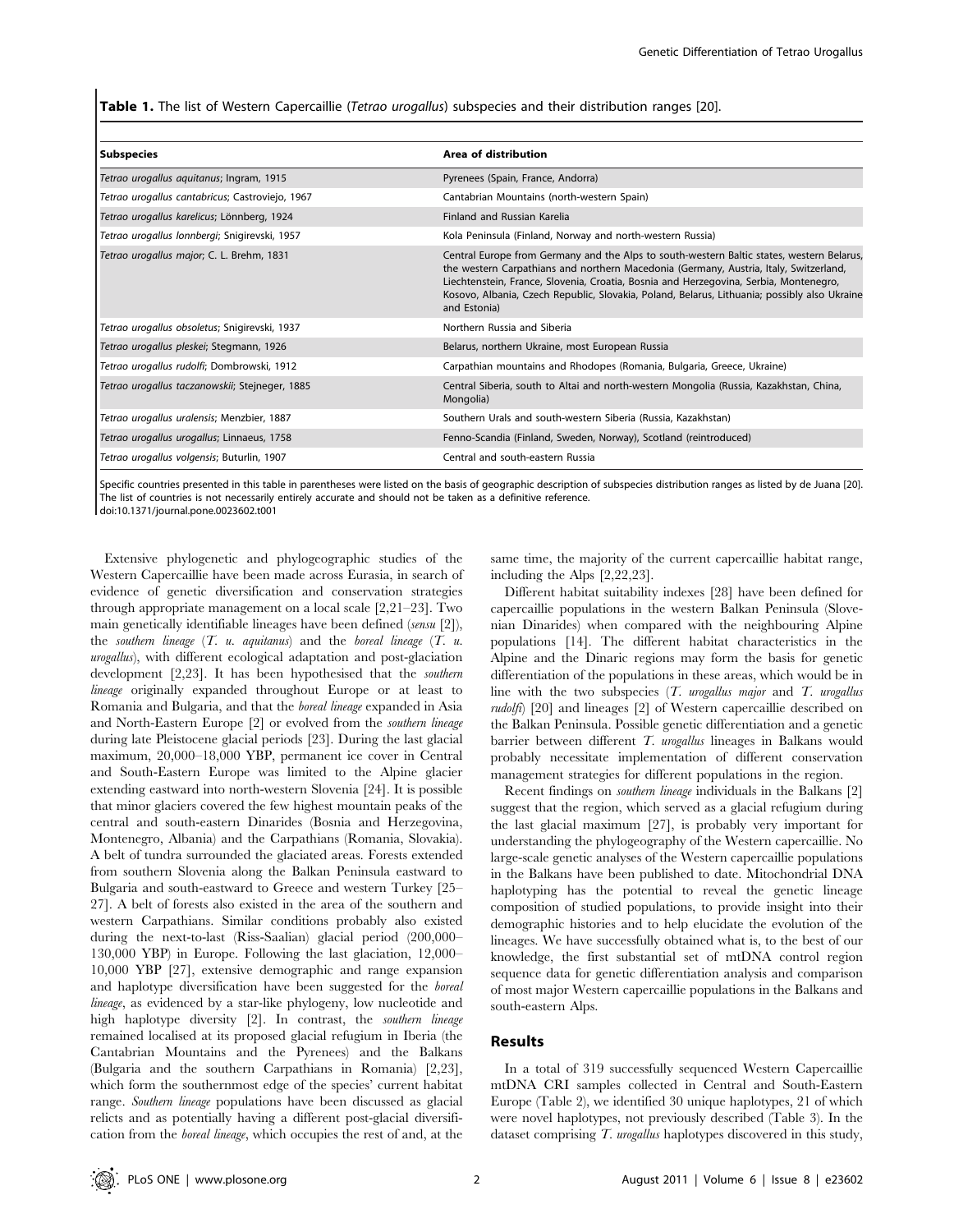Table 2. Sampling localities, dates and sample sizes of Western Capercaillie (Tetrao urogallus) collected in this study, and T. urogallus and Black-billed Capercaillie (Tetrao parvirostris) mtDNA control region I sequences retrieved from Genbank and used in the phylogenetic analysis.

| Pop/seq         | Date/Genbank | <b>Species/subspecies</b> | Country      | Locality                       | Ν            | Collector/reference              |
|-----------------|--------------|---------------------------|--------------|--------------------------------|--------------|----------------------------------|
| A               | 2008-2010    | maj                       | Slo          | Julian Alps                    | 22           | M. Čas, SFS, TNP, SHA            |
| B               | 2008-2010    | maj                       | Slo          | Karavanke Mountains            | 22           | M. Čas, SFS, SHA                 |
| C               | 2008-2010    | maj                       | Slo          | Kamnik-Savinja Alps            | 46           | M. Čas, SFS, SHA                 |
| D               | 2008-2010    | maj                       | Slo          | Central Eastern Alps           | 12           | M. Čas, SFS, SHA                 |
| E               | 2008-2010    | maj                       | Slo          | <b>Dinarides</b>               | 11           | M. Čas, SFS, SHA                 |
| F               | 2009-2010    | maj                       | Cro          | <b>Dinarides</b>               | 36           | M. Grubešić, K. Krapinec         |
| G               | 2005-2010    | maj                       | BiH          | <b>Dinarides</b>               | 92           | D. Ballian, S. Kunovac, G. Zubić |
| н               | 2009         | maj                       | Mne          | <b>Dinarides</b>               | 11           | D. Ballian, B. Jokanović         |
|                 | 1992         | maj                       | Srb          | <b>Dinarides</b>               | $\mathbf{1}$ | G. Zubić                         |
| IJ              | 2009         | rud                       | Bg           | Rhodopes & Rila Mountains      | 61           | P. Zhelev                        |
| Κ               | 2009         | ple                       | <b>Brs</b>   | Prypiat                        | 3            | L. Paule                         |
| Г               | 2009         | maj                       | Pol          | Carpathians                    | 3            | L. Paule                         |
| C <sub>1</sub>  | DQ398967     | can                       | Esp          | Cantabrians                    | $\mathbf{1}$ | $[23]$                           |
| C5              | DQ398971     | can                       | Esp          | Cantabrians                    | 1            | $[23]$                           |
| E2              | DQ398961     | maj                       | $\ddot{?}$   | Alps                           | $\mathbf{1}$ | $[23]$                           |
| C938            | AY750938     | can                       | Esp          | Cantabrians                    | 1            |                                  |
| C941            | AY750941     | can                       | Esp          | Cantabrians                    | $\mathbf{1}$ |                                  |
| C942            | AY750942     | can                       | Esp          | Cantabrians                    | 1            |                                  |
| A946            | AY750946     | aqu                       | $\ddot{?}$   | Pyrenees                       | $\mathbf{1}$ |                                  |
| Tu1             | DQ307392     | can/aqu                   | Esp/Fra, And | Cantabrians/Pyrenees           | 1            | $[2]$                            |
| Tu <sub>2</sub> | DQ307393     | can/aqu                   | Esp/Fra, And | Cantabrians/Pyrenees           | $\mathbf{1}$ | $[2]$                            |
| Tu3             | DQ307394     | can                       | Esp          | Cantabrians                    | 1            | $[2]$                            |
| Tu4             | DQ307395     | aqu                       | Fra          | Pyrenees                       | $\mathbf{1}$ | $[2]$                            |
| Tu5             | DQ307396     | aqu                       | Fra          | Pyrenees                       | 1            | $[2]$                            |
| Tu6             | DQ307397     | aqu                       | And          | Pyrenees                       | $\mathbf{1}$ | $[2]$                            |
| Tu8             | DQ307398     | maj                       | Fra          | Jura-Alps                      | 1            | $[2]$                            |
| Tu9             | DQ307399     | maj                       | Aus          | Alps-Carinthia                 | $\mathbf{1}$ | $[2]$                            |
| Tu10            | DQ307400     | maj                       | Slo          | Alps                           | 1            | $[2]$                            |
| Tu11            | DQ307401     | maj                       | Slo          | Alps, Dinarides                | $\mathbf{1}$ | $[2]$                            |
| Tu12            | DQ307402     | maj                       | Slo          | Alps, Dinarides                | $\mathbf{1}$ | $[2]$                            |
| Tu13            | DQ307403     | obs/maj                   | Rus/Slo      | Arkhangelsk/Alps               | $\mathbf{1}$ | $[2]$                            |
| Tu14            | DQ307404     | maj                       | CzR          | Bohemian Mts.                  | $\mathbf{1}$ | $[2]$                            |
| Tu15            | DQ307405     | maj/uro                   | CzR/Nor      | Bohemian Mts./Varaldskogen     | $\mathbf{1}$ | $[2]$                            |
| Tu16            | DQ307406     | maj                       | Pol          | Carpathians                    | 1            | $[2]$                            |
| Tu17            | DQ307407     | rud                       | Rom          | Carpathians                    | $\mathbf{1}$ | $[2]$                            |
| <b>Tu18</b>     | DQ307408     | rud                       | Rom          | Carpathians                    | $\mathbf{1}$ | $[2]$                            |
| Tu19            | DQ307409     | rud/ple, obs              | Rom/Rus      | Carpathians/Tver, Arkhangelsk  | $\mathbf{1}$ | $[2]$                            |
| Tu20            | DQ307410     | maj                       | Est          | Viljanda                       | $\mathbf{1}$ | $[2]$                            |
| Tu21            | DQ307411     | maj                       | Est          | Viljanda                       | $\mathbf{1}$ | $[2]$                            |
| Tu22            | DQ307412     | uro, kar                  | Fin          | Oulu                           | $\mathbf{1}$ | $[2]$                            |
| Tu23            | DQ307413     | uro, kar                  | Fin          | Oulu                           | $\mathbf{1}$ | $[2]$                            |
| Tu25            | DQ307415     | ple                       | Rus          | Tver                           | $\mathbf{1}$ | $[2]$                            |
| Tu26            | AY580996     | uro, kar/ple, obs, tac    | Fin/Rus      | ?/Moscow, Tumen, Krasnoyarskii | $\mathbf{1}$ | [2, 21]                          |
| Tu27            | DQ307416     | ple                       | Rus          | Kaluga, Ivanovo-Poutchege      | $\mathbf{1}$ | $[2]$                            |
| Tu28            | DQ307417     | ple                       | Rus          | Kaluga                         | $\mathbf{1}$ | $[2]$                            |
| Tu29            | DQ307418     | ple                       | Rus          | Jaroslav'l                     | $\mathbf{1}$ | $[2]$                            |
| Tu30            | AY580997     | uro, kar/ple, obs         | Fin/Rus      | ?/Jaroslav'l, Arkhangelsk      | $\mathbf{1}$ | [2, 21]                          |
| Tu31            | DQ307419     | ple                       | Rus          | Ivanovo-Poutchege              | $\mathbf{1}$ | $[2]$                            |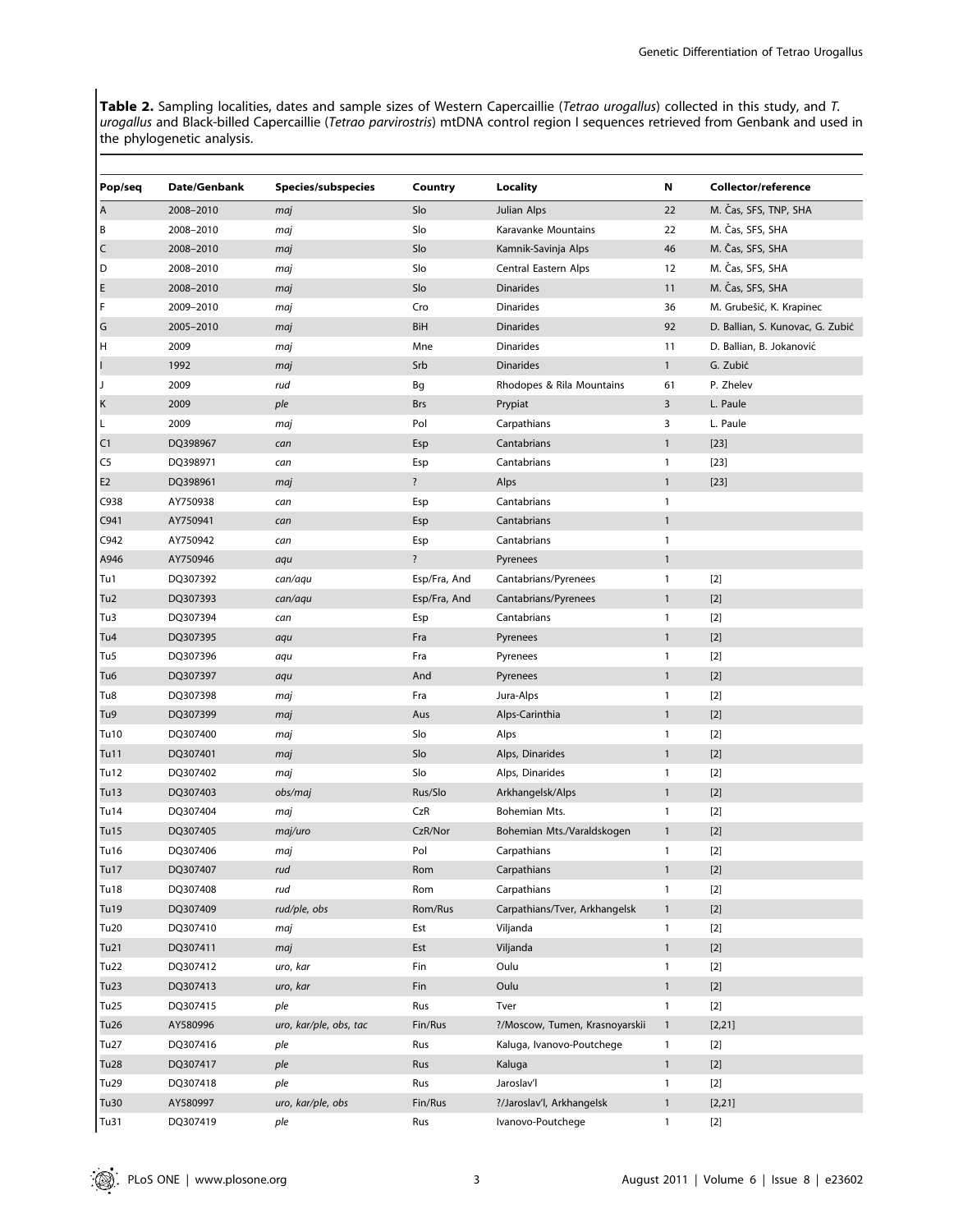| Pop/seq     | Date/Genbank | Species/subspecies | Country | Locality               | Ν | Collector/reference |
|-------------|--------------|--------------------|---------|------------------------|---|---------------------|
| Tu32        | DQ307420     | vol                | Rus     | Mordovy Republic       | 1 | $[2]$               |
| Tu33        | DQ307421     | vol                | Rus     | Mordovy Republic       |   | $[2]$               |
| Tu34        | DQ307422     | obs                | Rus     | Arkhangelsk            |   | $[2]$               |
| Tu35        | DQ307423     | ura                | Rus     | Kirov                  | 1 | $[2]$               |
| Tu36        | DQ307424     | obs                | Rus     | Tumen                  |   | $[2]$               |
| Tu37        | DQ307425     | obs                | Rus     | Tumen                  |   | $[2]$               |
| Tu43        | EU030268     | rud                | Bq      | Rhodopes               |   | $[2]$               |
| <b>Tu44</b> | EU030269     | rud                | Bg      | Pirin Mountains        |   | $[2]$               |
| Tu45        | EU030270     | rud                | Bq      | Rhodopes               |   | $[2]$               |
| Tu46        | EU030271     | rud                | Bq      | Rhodopes               |   | $[2]$               |
| Tp38        | DQ307426     | T. p. ste          | Mng     | Khangayn, Lake Hovsgol | 1 | $[2]$               |
| Tp39        | DQ307427     | T. p. ste          | Mng     | Khangayn               |   | $[2]$               |
| Tp40        | AF532463     | T. p. par          | Rus     | Magadan                | 1 | $[70]$              |
| Tp41        | AJ297178     | T. p. par          | Rus     | Magadan                | 1 | $[72]$              |
| Tp42        | AF532462     | T. p. kam          | Rus     | Kamchatka              |   | $[70]$              |

Pop/Seq – Population/Sequence name; Date/Genbank – Date or period of sampling/Genbank accession number; N – sample size. Only subspecies name codes are listed for T. urogallus (uro – urogallus, maj – major, can – cantabricus, aqu – aquitanus, rud – rudolfi, ple – pleskei, obs – obsoletus, kar – karelicus, tac – taczanowskii, ura – uralensis, vol – volgensis), whereas for T. parvirostris first letters of the genus and species name (T. p.) precede the subspecies code (par – parvirostris, ste – stegmanni, kam – kamschaticus). Country names are abbreviated (Slo – Slovenia, Cro – Croatia, BiH – Bosnia and Herzegovina, Mne – Montenegro, Srb – Serbia, Bg – Bulgaria, Brs – Belarus, Pol – Poland, Esp – Spain, Fra – France, And – Andorra, Aus – Austria, Rus – Russia, CzR – Czech Republic, Nor – Norway, Rom – Romania, Est – Estonia, Fin – Finland, Mng – Mongolia). SFS – Slovenian Forest Service, TNP – Triglav National Park, SHA – Slovenian Hunting Association. doi:10.1371/journal.pone.0023602.t002

there were 28 variable sites (27 substitutions, 1 indel), of which 13 were parsimony informative. For the combined dataset comprising all sampled  $T$ . urogallus haplotype sequences and  $T$ . urogallus and closely related Black-billed Capercaillie (Tetrao parvirostris) sequences retrieved from Genbank, the best model of nucleotide substitution, chosen according to AICc, was HKY+G. Estimated parameters were: nucleotide equilibrium frequencies of 0.2624, 0.2861, 0.1436 and 0.3079 for A, C, G and T respectively,  $T_i/T_v$ ratio of 6.2287 (kappa 11.9429) and gamma distribution parameter alpha of 0.115. ML and MSN methods produced complementary trees (Figure 1) and regrouped the 68 T. urogallus haplotypes into two distinct haplogroups: (i) the boreal lineage haplogroup was composed of 46 haplotypes, including all Alpine, Polish and Belarus haplotypes, 8 Dinaric haplotypes corresponding to 144 (i.e., 96.00%) samples and 1 Rhodopes-Rila haplotype (T3) corresponding to 6 (i.e., 9.84%) samples; (ii) the southern lineage haplogroup was composed of 22 haplotypes including 3 Dinaric haplotypes corresponding to 6 (i.e., 4.00%) samples and 6 Rhodopes-Rila haplotypes corresponding to 55 (i.e., 90.16%) samples.

The boreal lineage exhibited a star-like topology of the MSN tree radiating from a central haplotype (TuB39) (Figure 1), which is characteristic of demographic expansion. All haplotypes within the boreal lineage haplogroup differed from TuB39 by 1 to 4 mutations. The southern lineage, which differed from the boreal lineage by 6 mutations (T3-Tu44 link) (Figure 1) consisted only of haplotypes of individuals from two discrete areas at the southern edge of the species' current habitat range (the Pyrenees and the Cantabrian Mountains of Spain, France and Andorra, and the Rhodope-Rila-Pirin Mountains, the Dinarides and the Romanian southern Carpathians in the Balkans) and had a more resolved MSN topology, with longer branches, consistent with long-term stationary populations. No southern lineage haplotype exhibited a central position.

The highest haplotype diversity was found for the Alpine group of populations (Table 4). Nucleotide diversities were generally low, with the highest value for Rhodopes-Rila and the lowest for Dinarides. The Dinaric group of populations also exhibited the lowest haplotype diversity, which was about half of the neighbouring Alpine and Rhodopes-Rila populations and the highest observed homozygosity.

According to the pairwise  $F_{ST}$  test using the Tamura-Nei model of nucleotide substitutions, the Rhodopes-Rila group appeared distinctly differentiated from both other population groups with statistically significant ( $p<0.05$ ) pairwise  $F_{ST}$  values of 0.7867 for Rhodopes-Rila vs. Alps, 0.7988 for Rhodopes-Rila vs. Dinarides and 0.0548 for Alps vs. Dinarides population pairs. Similarly, the Exact test of population differentiation supported the separation of the three sampled geographic groups with statistical significance  $(p<0.05)$ . The estimated level of differentiation between Alpine and Dinaric populations was an order of magnitude lower when compared to Alps vs. Rhodopes-Rila or Dinarides vs. Rhodopes-Rila, suggesting a high level of connectivity between Alpine and Dinaric populations in the past. The low level of population differentiation between Alpine and Dinaric populations was also supported by the number of shared haplotypes (Tu11, Tu12, TuS42 and TuB39), representing 37.25% and 88.67% of samples for the Alpine and Dinaric groups, respectively. In contrast we found no shared haplotypes between the Alpine and Rhodopes-Rila groups of populations and a single shared haplotype for the Dinaric and Rhodopes-Rila groups (TuB25), representing only 1.33% and 1.64% of samples, respectively. Population group differentiation estimates were consistent with corrected average number of pairwise differences between population groups (Table 5). Monmonier's maximum difference algorithm, however, revealed only two major groups of populations: one including all Alpine and Dinaric demes and the other including all Rhodopes-Rila samples. The location of the putative genetic barrier between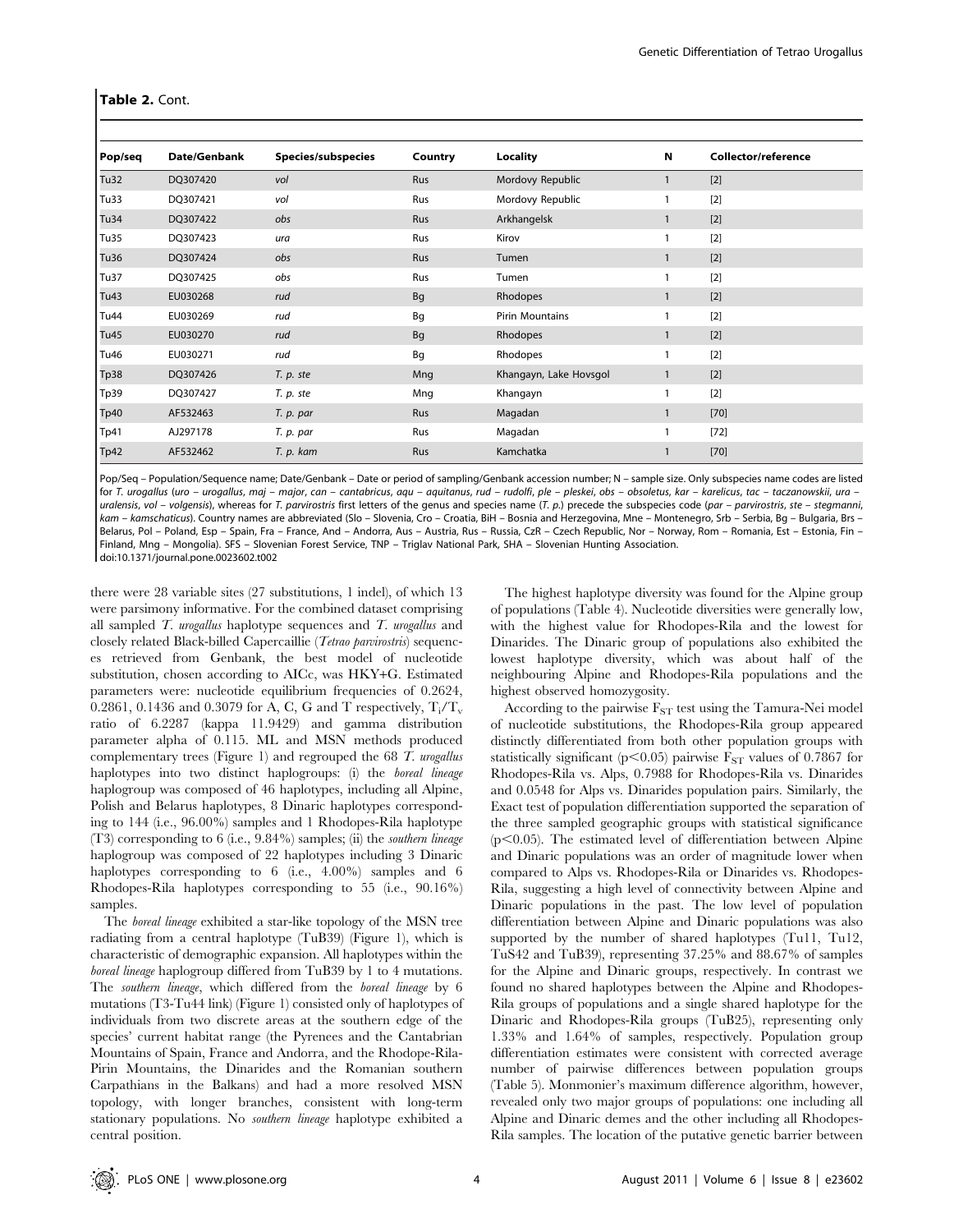Table 3. Number of individuals per each Western Capercaillie (Tetrao urogallus) mtDNA control region I haplotype discovered in sampled populations in the Balkans, south-eastern Alps, Poland and Belarus.

| Haplotype         | <b>Genbank accession</b> |                | <b>Population</b> |                |                |              |                |                |                |              |              |                         |              |                |   | $\Sigma$                |
|-------------------|--------------------------|----------------|-------------------|----------------|----------------|--------------|----------------|----------------|----------------|--------------|--------------|-------------------------|--------------|----------------|---|-------------------------|
|                   |                          | A              | B                 | $\mathsf{C}$   | D              | <b>ABCD</b>  | Е              | F              | G              | н            | $\mathbf{I}$ | <b>EFGHI</b>            | J            | $\,$ K         | L |                         |
| Tu10*             | HQ852175, DQ307400       |                | $\mathbf{1}$      | 14             | 3              | 18           |                |                |                |              |              |                         |              |                |   | 18                      |
| Tu11*             | HQ852176, DQ307401       | 12             | $\overline{2}$    | 9              | $\overline{2}$ | 25           | $\overline{4}$ | 15             | 76             | 8            |              | 103                     |              |                |   | 128                     |
| $Tu12*$           | HQ852177, DQ307402       | $\mathbf{1}$   | $\mathbf{1}$      |                | $\overline{2}$ | 4            | 5              |                |                |              |              | 5                       |              |                |   | 9                       |
| $Tu13*$           | HQ852178, DQ307403       | $\overline{2}$ | $\overline{4}$    | $\overline{4}$ |                | 10           |                |                |                |              |              |                         |              |                |   | 10                      |
| Tu15*             | HQ852179, DQ307405       | $\mathbf{1}$   |                   |                | $\overline{2}$ | з            |                |                |                |              |              |                         |              |                |   | 3                       |
| Tu16*             | HQ852180, DQ307406       | $\overline{3}$ | $\mathbf{1}$      | $\mathbf{1}$   | $\mathbf{1}$   | 6            |                |                |                |              |              |                         |              |                |   | 6                       |
| TuS01             | HQ852181                 | $\mathbf{1}$   |                   | $\mathbf{1}$   | $\mathbf{1}$   | з            |                |                |                |              |              |                         |              |                |   | 3                       |
| TuS05             | HQ852182                 |                | $\overline{2}$    |                |                | $\mathbf{2}$ |                |                |                |              |              |                         |              |                |   | $\overline{\mathbf{2}}$ |
| TuS14             | HQ852183                 |                | $\overline{2}$    | 9              |                | 11           |                |                |                |              |              |                         |              |                |   | 11                      |
| <b>TuS15</b>      | HQ852184                 |                | $\mathbf{1}$      | 4              |                | 5            |                |                |                |              |              |                         |              | $\overline{2}$ |   | $\overline{\mathbf{z}}$ |
| TuS42             | HQ852185                 | $\mathbf{1}$   | $\mathbf{1}$      | $\overline{1}$ |                | з            |                | $\overline{2}$ |                |              |              | $\mathbf 2$             |              |                |   | 5                       |
| TS913             | HQ852186                 |                |                   | $\mathbf{1}$   |                | $\mathbf{1}$ |                |                |                |              |              |                         |              |                |   | $\mathbf{1}$            |
| <b>TS985</b>      | HQ852187                 |                | $\mathbf{1}$      | $\overline{2}$ | $\mathbf{1}$   | 4            |                |                |                |              |              |                         |              |                |   | 4                       |
| TS1014            | HQ852188                 | $\mathbf{1}$   |                   |                |                | 1            |                |                |                |              |              |                         |              |                |   | $\mathbf{1}$            |
| TuB03             | HQ852189                 |                |                   |                |                |              |                |                | 3              |              |              | з                       |              |                |   | 3                       |
| TuB24             | HQ852190                 |                |                   |                |                |              |                |                | 5              |              |              | 5                       |              |                |   | 5                       |
| TuB28             | HQ852191                 |                |                   |                |                |              |                |                | $\overline{2}$ |              |              | $\overline{\mathbf{2}}$ |              |                |   | $\mathbf 2$             |
| TuB39             | HQ852192                 |                | 6                 |                |                | 6            | $\overline{2}$ | 19             | $\overline{2}$ |              |              | 23                      |              |                |   | 29                      |
| TSrb01            | HQ852193                 |                |                   |                |                |              |                |                |                |              | $\mathbf{1}$ | 1                       |              |                |   | 1                       |
| T <sub>3</sub>    | HQ852194                 |                |                   |                |                |              |                |                |                |              |              |                         | 6            |                |   | 6                       |
| T <sub>12</sub>   | HQ852195                 |                |                   |                |                |              |                |                |                |              |              |                         |              |                | 3 | 3                       |
| T17               | HQ852196                 |                |                   |                |                |              |                |                |                |              |              |                         |              | $\mathbf{1}$   |   | 1                       |
| TuB07             | HQ852197                 |                |                   |                |                |              |                |                | 3              |              |              | 3                       |              |                |   | 3                       |
| TuB <sub>25</sub> | HQ852198                 |                |                   |                |                |              |                |                | $\mathbf{1}$   | $\mathbf{1}$ |              | $\mathbf 2$             | $\mathbf{1}$ |                |   | 3                       |
| $Tu17*$           | HQ852199, DQ852407       |                |                   |                |                |              |                |                |                | $\mathbf{1}$ |              | 1                       |              |                |   | 1                       |
| $Tu43*$           | HQ852200, EU030268       |                |                   |                |                |              |                |                |                |              |              |                         | 9            |                |   | 9                       |
| T1                | HQ852201                 |                |                   |                |                |              |                |                |                |              |              |                         | 16           |                |   | 16                      |
| T <sub>2</sub>    | HQ852202                 |                |                   |                |                |              |                |                |                |              |              |                         | 22           |                |   | 22                      |
| T5                | HQ852203                 |                |                   |                |                |              |                |                |                |              |              |                         | 4            |                |   | 4                       |
| T46               | HQ852204                 |                |                   |                |                |              |                |                |                |              |              |                         | 3            |                |   | 3                       |
| $\Sigma$          |                          | 22             | 22                | 46             | 12             | 102          | 11             | 36             | 92             | 10           | 1            | 150                     | 61           | 3              | 3 | 319                     |

A – Slovenia, Julian Alps; B – Slovenia, Karavanke Mountains; C – Slovenia, Kamnik-Savinja Alps; D – Slovenia, Central Eastern Alps; E – Slovenia, Dinarides; F – Croatia, Dinarides; G - Bosnia and Herzegovina, Dinarides; H - Montenegro, Dinarides; I - Serbia, Dinarides; J - Bulgaria, Rhodope and Rila Mountains; K - Belarus, Pripyat; L -Poland, Carpathian Mountains. Columns ABCD and EFGHI represent the cumulative of sampled Alpine and Dinaric populations, respectively. Boreal lineage haplotypes are presented in normal font, southern lineage haplotypes are presented in italic.

- haplotypes detected in this study that were identical to already described haplotypes were named as per the original publication with the original Genbank accession number appearing as the second of the two listed.

doi:10.1371/journal.pone.0023602.t003

these two groups is presented in Figure 2. According to AMOVA, 79.2% of variance was explained by the variation between groups (Alps/Dinarides vs. Rhodopes-Rila), 16.3% by variation within populations and 4.5% by variation between populations within groups. Results of all of the population differentiation tests and AMOVA were consistent with the proposed geographic distribution of capercaillie subspecies in the region: T. urogallus major for the Alps and Dinarides, T. urogallus rudolfi for the Rhodopes-Rila mountains [20].

We examined mismatch distributions of all three geographic sample groups to assess their post-glacial demographic histories. Expanding populations are expected to exhibit an excess of low frequency mutations resulting in unimodal and generally smooth mismatch distribution. Stationary populations, on the other hand, generally exhibit multimodal and rough mismatch distribution due to genetic drift and stochastic lineage loss resulting in fewer more diverged haplotypes of higher frequencies. We assessed the fit of our data to the simulated mismatch distribution under demographic expansion with Harpending's raggedness index and SSD where a nonsignificant test indicates a good fit and support of expansion. Due to the aforementioned excess of low frequency mutations when compared to the expected numbers under the neutrality model, demographic expansion can also be detected through neutrality tests, such as Tajima's D and Fu's Fs, where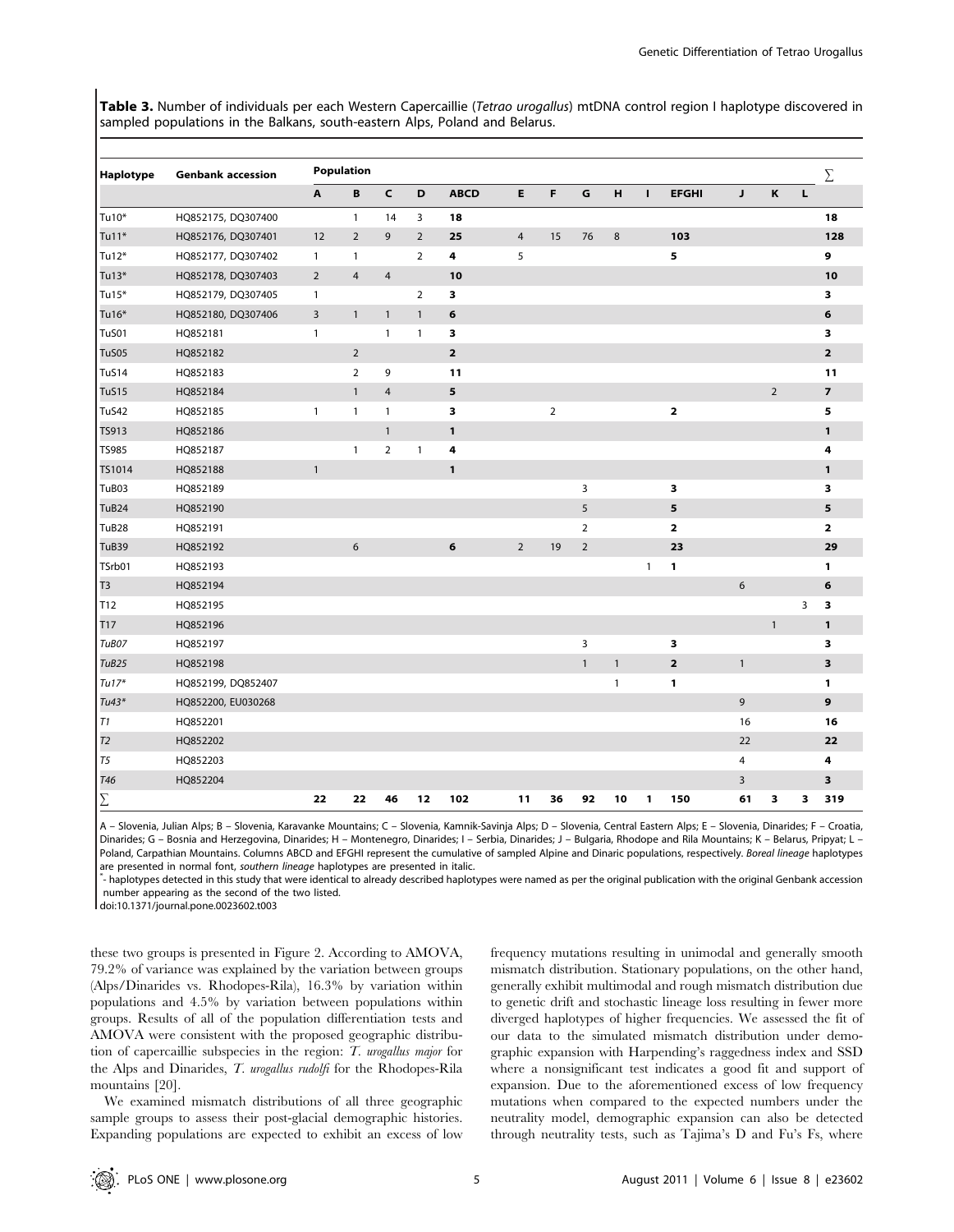

Figure 1. Reconstruction of phylogeny for 68 Tetrao urogallus and 5 Tetrao parvirostris mtDNA control region haplotypes. A -Maximum likelihood tree according to HKY+G model of nucleotide substitutions with a T<sub>i</sub>/T<sub>v</sub> ratio of 6.2287 (kappa 11.9429) and gamma distribution parameter alpha of 0.115. Bootstrap support values of 1000-replicate analysis are given for nodes. Western Capercaillie (Tetrao urogallus) mtDNA CRI haplotypes discovered in this study in the Balkans and south-eastern Alps are presented in bold. Black-billed Capercaillie (Tetrao parvirostris) sequences were used as an outgroup. SloA – Slovenia, Alps; SloD – Slovenia, Dinarides; SloAD – Slovenia, Alps and Dinarides; Cro – Croatia, Dinarides; BiH – Bosnia and Herzegovina, Dinarides; Mne – Montenegro, Dinarides; Srb – Serbia, Dinarides; Bg – Bulgaria, Dinarides; Brs – Belarus, Pripyat; Pol – Poland, Carpathian Mountains. B – Minimum spanning network (using Median-joining algorithm with Maximum parsimony post-analysis). Western Capercaillie (Tetrao urogallus) mtDNA CRI haplotypes discovered in this study in the Balkans and south-eastern Alps are presented in bold. Black-billed Capercaillie (Tetrao parvirostris) outgroup (linked to haplotype C1) was omitted for clarity. The size of nodes corresponds to haplotype frequencies.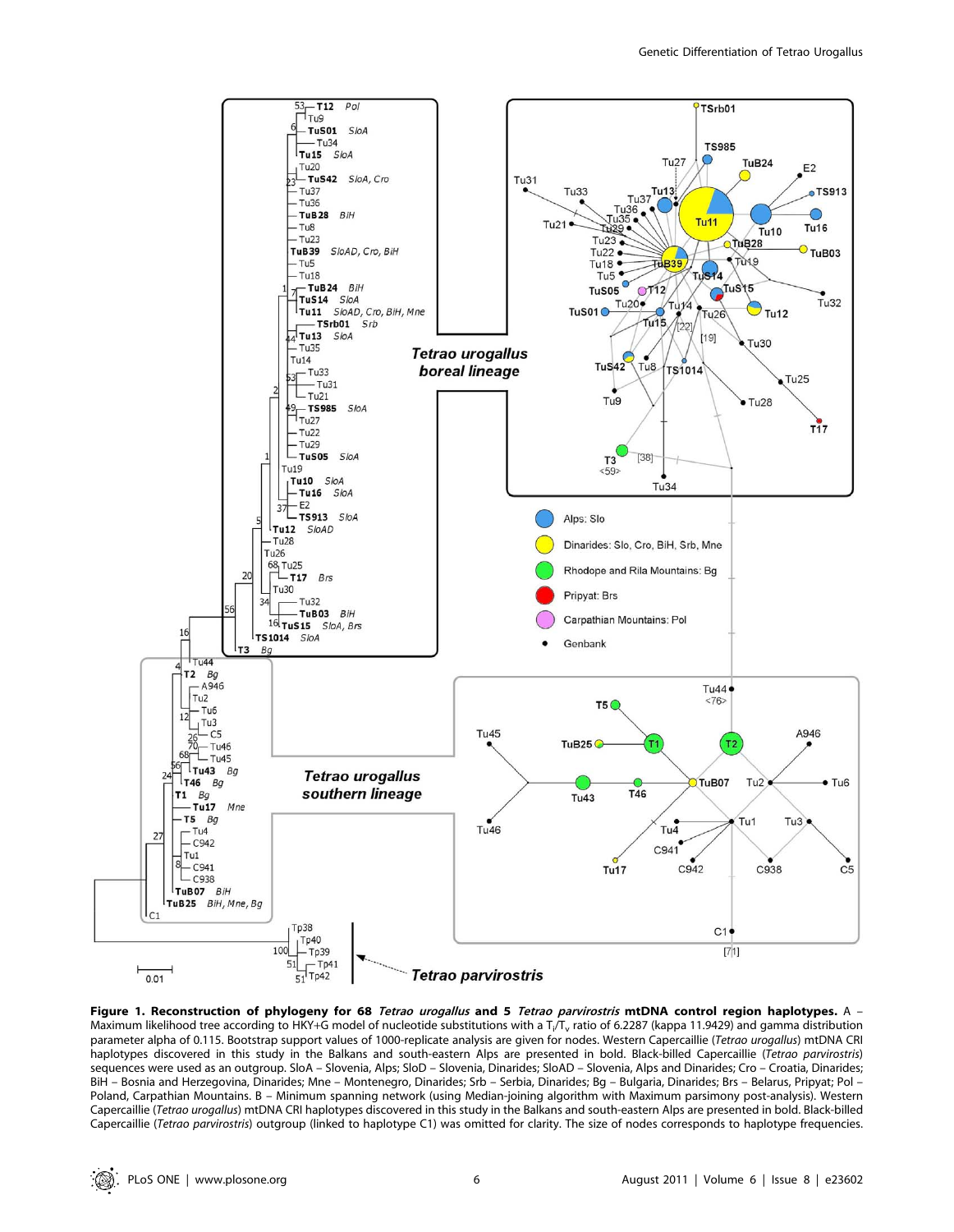Jackknife support, based on a 100-replicate analysis, of the most likely inter-lineage links and C1-to-outgroup link are presented in [], values in  $\lt$  > under haplotypes T3 and Tu44 represent jackknife support of their basal-most and terminal-most position within respective lineage haplogroups. doi:10.1371/journal.pone.0023602.g001

significant and negative enough values are an indicator of population expansion. Additionally, the growth force parameter g was calculated as an alternative measure of population dynamics. The mismatch distribution for the Alpine population group was unimodal and smooth (Figure 3A) suggesting that it had undergone a demographic expansion. Demographic expansion of the Alpine population was further supported by a low and statistically insignificant Harpending's raggedness index, a low SSD value and high and a statistically significant growth force parameter (Table 6). Tajima's D and Fu's Fs were negative but low, thus the neutrality model could not be rejected.

For the Dinaric population group, the mismatch distribution was bimodal (Figure 3B) as a result of the presence of haplotypes of both lineages: the low-end mode corresponding to within-lineage comparisons and the high-end mode corresponding to betweenlineage comparisons. Harpending's index was higher, but insignificant, SSD was higher and significant, suggesting a poor fit to the proposed demographic expansion model. Tajima's D and Fu's Fs were negative (Table 6) but not large enough or statistically significant to reject neutrality. A significant Chakraborty's population amalgamation test [29] (data not shown) indicated that the present Dinaric population had possibly been formed by the amalgamation of two distinct populations. The Result of Chakraborty's population amalgamation test for the Dinaric capercaillie was consistent with the proposed glacial refugia/ post-glacial migration scenario for the species [2,23]. The Dinaric population could, therefore, be viewed as being composed of a few sporadically distributed descendants of southern lineage individuals populating the region during the last glacial maximum (LGM) and a majority of boreal lineage individuals outcompeting the southern lineage population during the post-glacial geographic and demographic expansion of the boreal lineage. Under this assumption, we tested only the boreal lineage portion (144 samples, i.e., 96.00%) of the Dinaric population (Dinarides-A). The mismatch distribution for Dinarides-A was unimodal and smooth (Figure 3C), Harpending's index and SSD were insignificant, Tajima's D and Fu's Fs were negative, the growth force parameter was high and statistically significant (Table 6), which is consistent with its proposed demographic expansion.

The Rhodopes-Rila group had a multimodal and rough mismatch distribution (Figure 3D) consistent with old stationary populations. The long-term stationary status of the Rhodopes-Rila group was further supported by a high and statistically significant Harpending's raggedness index and an insignificant growth force parameter value.

Generally, statistically significant negative values of both Tajima's D and Fu's Fs test are considered a sign of population expansion. It should be noted that at least in the case of Tajima's D test, statistically significant negative values for Dinarides and Dinarides-A were within test confidence interval  $(-1.769-2.089)$ for a sample of 150 individuals at 95% confidence limit), so agreement with neutrality could not be rejected based solely on Tajima's D test [30,31].

#### **Discussion**

All sampled individuals from the Slovenian Alpine populations belong to the boreal lineage, with the highest haplotype diversity (15 different haplotypes) of the sampled populations. Eight (53%) of the 15 Alpine haplotypes were novel, previously not described. It should be noted that haplotype TuB39 (also found in the Dinarides) was not considered to be novel since it is assumed to be identical to haplotypes Tu7 [2] and TUMF [21]; the authors of the former publication did not publish this haplotype sequence data, while the authors of the latter used different PCR primers, making only part of our sequence useful for comparison. The smooth and unimodal mtDNA CR mismatch distribution and numerous low frequency haplotypes are consistent with an expanding population. The significant and high positive growth force parameter and significant negative Fu's Fs value also suggest population expansion. Actual Western Capercaillie number counts for the Slovenian Alps indicate that the population has been in decline since the 1960s [14]. The discrepancy between demographic parameters estimated from the analysed genetic marker and actual trends observed in the field can be explained by the fact that results inferred from mtDNA CR data are more indicative of the long term population history, with more recent population dynamics not yet significantly affecting the mtDNA CR make-up of the studied population, or that population changes have not been drastic enough to be detectable on the level of mtDNA CR. Similar demographic discrepancy has been reported previously for Alpine/Central European and Finnish Western Capercaillie, which exhibit population expansion inferred from mtDNA data but have actually suffered a decline in recent decades [21,23]. The expanded population status for the boreal lineage according to the mtDNA data has been discussed as a result of its rapid post-glacial

Table 4. Genetic diversity indices for the mtDNA control region I of Western Capercaillie (Tetrao urogallus) populations sampled in the Balkans and south-eastern Alps.

| Population       | n   | <b>KOBS</b> | <b>K</b> <sub>EXP</sub> | s  | Hom <sub>ons</sub> | $\pi \pm SD$        | $H \pm SD$          | $\Theta_{\rm c} \pm {\rm SD}$ | $\Theta_{\rm II}$ ± SD | $\Theta$ <sub>Pres</sub> |
|------------------|-----|-------------|-------------------------|----|--------------------|---------------------|---------------------|-------------------------------|------------------------|--------------------------|
| Alps             | 102 | 15          | 18.20                   | 13 | 0.1194             | $0.0044 \pm 0.0028$ | $0.8806 \pm 0.0169$ | $0.0056 \pm 0.0021$           | $0.0044 \pm 0.0028$    | 0.0118                   |
| <b>Dinarides</b> | 150 |             | 4.62                    | 19 | 0.4953             | $0.0037 \pm 0.0025$ | $0.5047 \pm 0.0459$ | $0.0078 \pm 0.0025$           | $0.0037 \pm 0.0025$    | 0.0095                   |
| Dinarides-A      | 144 | 8           | 4.09                    | 11 | 0.5372             | $0.0015 \pm 0.0013$ | $0.4628 \pm 0.0467$ | $0.0048 \pm 0.0018$           | $0.0018 \pm 0.0015$    | 0.0082                   |
| Rhodopes-Rila    | 61  |             | 7.51                    | 12 | 0.2246             | $0.0057 \pm 0.0035$ | $0.7754 \pm 0.0308$ | $0.0057 \pm 0.0022$           | $0.0057 \pm 0.0035$    | 0.0044                   |

n - Number of samples,  $k_{OBS}$  – observed number of different haplotypes,  $k_{EXP}$  – expected number of different haplotypes, S – number of polymorphic sites, Hom<sub>OBS</sub> – observed homozygosity,  $\pi$  – nucleotide diversities, H – haplotype diversities,  $\Theta_s$  – population parameter theta estimated from the number of segregating sites per nucleotide,  $\Theta_{\Pi}$  – population parameter theta estimated from nucleotide diversity per nucleotide and  $\Theta_{\text{Pres}}$  SD – standard deviation. Dinarides-A represents only boreal lineage individuals of the combined Dinaric samples for testing the theory of expansion of this lineage in the region in the post-glacial period. doi:10.1371/journal.pone.0023602.t004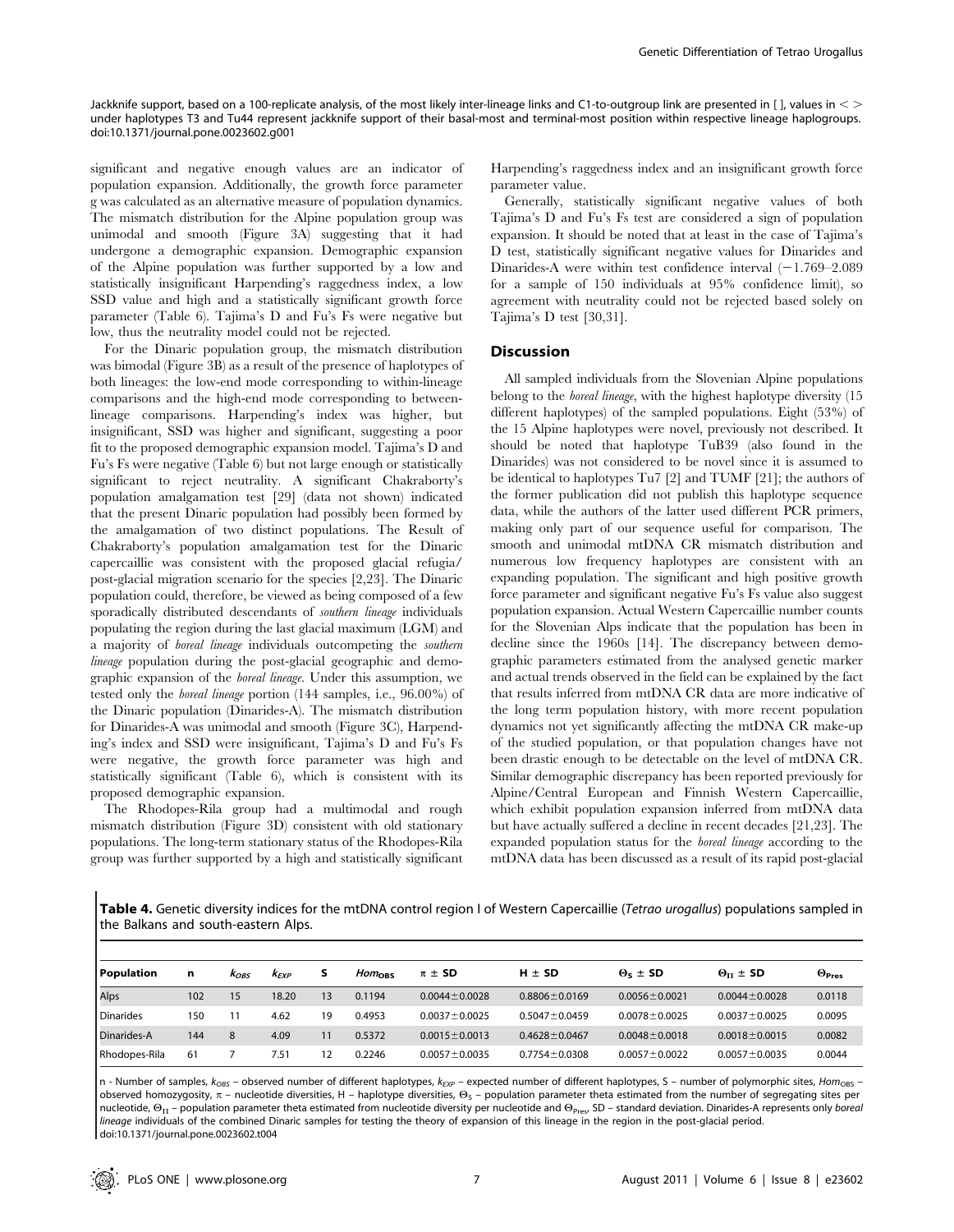Table 5. Average number of pairwise differences assuming Tamura-Nei distances between mtDNA control region I haplotypes of Western capercaillie (Tetrao urogallus) populations from the Balkans and south-eastern Alps above diagonal, within populations on the diagonal (in bold) and corrected between population values below diagonal.

|                  | Alps      | <b>Dinarides</b> | Rhodopes-Rila |
|------------------|-----------|------------------|---------------|
| Alps             | 1.8002*   | 1.7568*          | 9.4884*       |
| <b>Dinarides</b> | $0.0944*$ | 1.5246*          | 8.9435*       |
| Rhodopes-Rila    | 7.4082*   | $7.0011*$        | 2.3602*       |

 $^*$ – statistically significant, p $<$ 0,05.

doi:10.1371/journal.pone.0023602.t005

expansion to its current habitat range [2,21,23] and is supported by the star-like topology of the MSN trees [32].

The Dinaric populations are composed of representatives of both lineages, with the boreal lineage being distinctly dominant, with 96.00% of the samples. Tu11 is the single most dominant haplotype in the Dinarides, representing 68.67% of the samples. Such a prevalence of a single haplotype is in stark contrast to the neighbouring Alpine and Rhodopes-Rila populations, where the most dominant haplotypes represent only 24.51% (Tu11) and 36.07% (T2), respectively. The above-mentioned single-haplotypeprevalence and overall low genetic diversity/high homogeneity could be the result of severe population decline and isolation. Similarly low genetic diversities have been reported for isolated capercaillie populations in the Black Forest and Thuringia, where a severe reduction in numbers has occurred in recent decades [22].

The Bulgarian Rhodope and Rila mountains population is composed of both lineages, with southern lineage individuals (6 different haplotypes) representing 90.16% of the sample. The multimodal and rough mtDNA CRI mismatch distribution and

the presence of few frequent haplotypes suggest that the Rhodopian population is in demographic equilibrium (stationary) or declining. Similar demographic trends have been reported for Cantabrian and Pyrenean populations, which are also composed of both lineages [23]. A recently published paper on numbers and distribution of Bulgarian capercaillie showed that the population is currently stationary [19], which is in agreement with our analyses. High pairwise  $F_{ST}$  values, the results of Monmonier's maximum difference algorithm and AMOVA support claims that the Bulgarian capercaillie is very likely a different subspecies (T. urogallus rudolfi) from the Alpine and Dinaric capercaillie  $(T$ . urogallus major). The results of these population differentiation tests are consistent with the proposed subspecies distribution [20].

The presence of southern lineage individuals in the Dinarides confirms our hypothesis that at least the SE Dinarides served as a glacial refugium for capercaillie during the last glacial maximum (LGM). Southern lineage individuals were discovered in the central and south-eastern parts of the mountain range (i.e., Bosnia and Herzegovina and Montenegro) and appear to be randomly distributed, since we were unable to identify any local predominantly southern lineage demes. We hypothesize that southern lineage individuals could be considered to be descendants of the capercaillie population existing in the area during LGM and out-competed by the boreal lineage sometime during the period following the LGM and expansion of the latter lineage. On this assumption, the Dinarides can be identified as the northwesternmost contact zone of the two lineages in the Balkans. The historic demographic expansion of the boreal lineage in the region is supported by the results of demographic analyses in this study. Our findings extend the known species LGM habitat range in the Balkans [2] north-westward to the central Dinaric region (BiH). Despite being recognised as one of major glacial refugia [33], the Balkans, and the Dinarides in particular, have remained poorly studied in the field of avian phylogeography. To date, the Dinarides have been reported in the literature as a contact zone between genetic lineages of only a small number of vertebrate



Figure 2. Map of Western Capercaillie (Tetrao urogallus) sampling localities in the Balkans and south-eastern Alps. Population codes: A – Slovenia, Julian Alps; B – Slovenia, Karavanke Mountains; C – Slovenia, Kamnik-Savinja Alps; D – Slovenia, Central Eastern Alps; E – Slovenia, Dinarides; F – Croatia, Dinarides; G – Bosnia and Herzegovina, Dinarides; H – Montenegro, Dinarides; I – Serbia, Dinarides; J – Bulgaria, Rhodope and Rila Mountains. Black dots mark the localities where only boreal lineage individuals were discovered, white square markers in black outline represent localities where also southern lineage individuals were discovered. The line marked  $\beta$  represents the only major genetic barrier according to Monmonier's maximum difference algorithm implemented in Barrier v2.2 software (Results). doi:10.1371/journal.pone.0023602.g002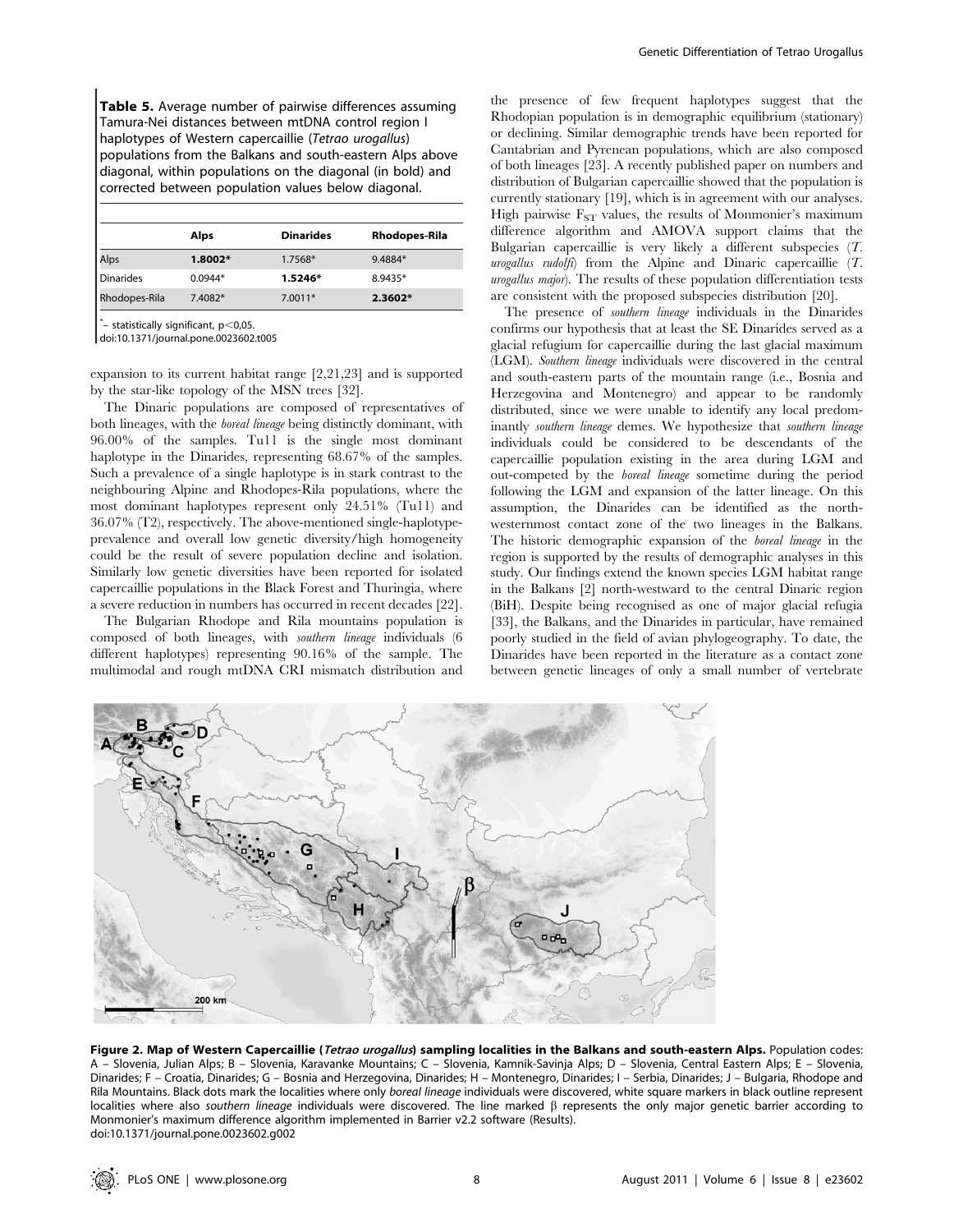

Figure 3. Observed mismatch distributions and their fit to expected model of demographic expansion. Mismatch distributions considering all of the differences, including substitutions and indels, between mtDNA CRI haplotypes of Western Capercaillie (Tetrao urogallus) sampled in this study in the Balkans and south-eastern Alps. A – Alps. B – Dinarides. C – only boreal lineage individuals of the combined Dinaric samples for testing the theory of expansion of this lineage in the region in the post glacial period. D - Rhodope and Rila Mountains. SSD - Sum of Squared Deviations,  $r_H$  - Harpending's raggedness index, g - growth force parameter.  $*$  – statistically significant,  $p<0.05$ . doi:10.1371/journal.pone.0023602.g003

species, such as Martino's Vole (*Dinaromys bogdanovi*) [34], the Bank Vole (Clethrionomys glareolus) [35], the Common Newt (Triturus vulgaris) [36] and saxatilis and graeca subspecies of Rock Ptarmigan (Alectoris graeca) [37]. A pattern of long-term demographic stability of southern latitude (refugial) populations and demographic expansion of northern latitude populations observed in Western Capercaillie [2,21,23,this study] has also been reported for birds from other continents, such as MacGillivray's Warbler (Oporornis tolmiei) [38] in North America, and interpreted in relation to Pleistocene glacial cycles.

Table 6. Indices used for assessment of demographic status of Western Capercaillie (Tetrao urogallus) populations from the Balkans and south-eastern Alps and testing the fit of mismatch distributions to a simulated model of demographic expansion.

|                  | D          | Fu's Fs    | rн        | SSD       | g               |
|------------------|------------|------------|-----------|-----------|-----------------|
| Alps             | $-0.6008$  | $-4.6531*$ | 0.0519    | $0.0056*$ | $593.2050^{\#}$ |
| <b>Dinarides</b> | $-1.4552*$ | $-2.0448$  | 0.0957    | 0.0127    | $-30.2544$      |
| Dinarides-A      | $-1.5534*$ | $-2.8526$  | 0.1090    | 0.0024    | 679.7348#       |
| Rhodopes-Rila    | $-0.0349$  | 1.9676     | $0.1493*$ | 0.0594    | $-95.5045$      |

D - Tajima's D, r<sub>H</sub> - Harpending's raggedness index, SSD - Sum of Squared Deviations, g - growth force parameter.<br>  $*$  - statistically significant,  $p < 0.05$ .

\*

 $^{\#}$ – statistically significant according to exclusion of zero in 95% confidence interval assuming Bonferroni correction.

doi:10.1371/journal.pone.0023602.t006

It is plausible that the southern lineage was more abundant in the Dinarides in the more recent past and that the current low abundance is the result of a severe population decline (population bottleneck or near-bottleneck conditions) with subsequent population recovery through limited numbers of surviving Dinaric individuals and boreal lineage migrants from the Alps. An alternative explanation of the presence of southern lineage individuals in the Dinarides is the possibility of a historic exchange of migrants from the Rhodope-Rila-Pirin massif through the Osogovo-Belasica mountain range in the east, and the West Vardar-Pelagonia mountain range and Šar Mountains in the central and western part of FYR Macedonia.

The presence of capercaillie in Macedonia has not been factually confirmed since at least 1946 [39, Velevski M. pers comm 2010]; however, some suitable capercaillie habitat patches reportedly still existed in Macedonia between 1946 and 1956 [39]. High levels of genetic differentiation between Dinaric and Bulgarian populations and the presence of unique Dinaric southern lineage haplotypes suggest that these two populations have been effectively isolated for a considerable time. It is plausible that the constant anthropogenic pressure, which perhaps started already in pre-antiquity, caused the destruction of suitable forest habitats in most of Macedonia and consequently the interruption of a Dinarides-Macedonia-Bulgaria capercaillie habitat corridor.

In addition to current population decline, historic records of land use suggest a possibility that severe population reduction conditions also existed for capercaillie in Slovenia between the  $15<sup>th</sup>$ and  $18<sup>th</sup>$  centuries [40]. Unregulated clearing of virgin forests for pasture and the use of wood for iron ore processing led to a severe decrease in forest cover of potentially suitable Western Capercail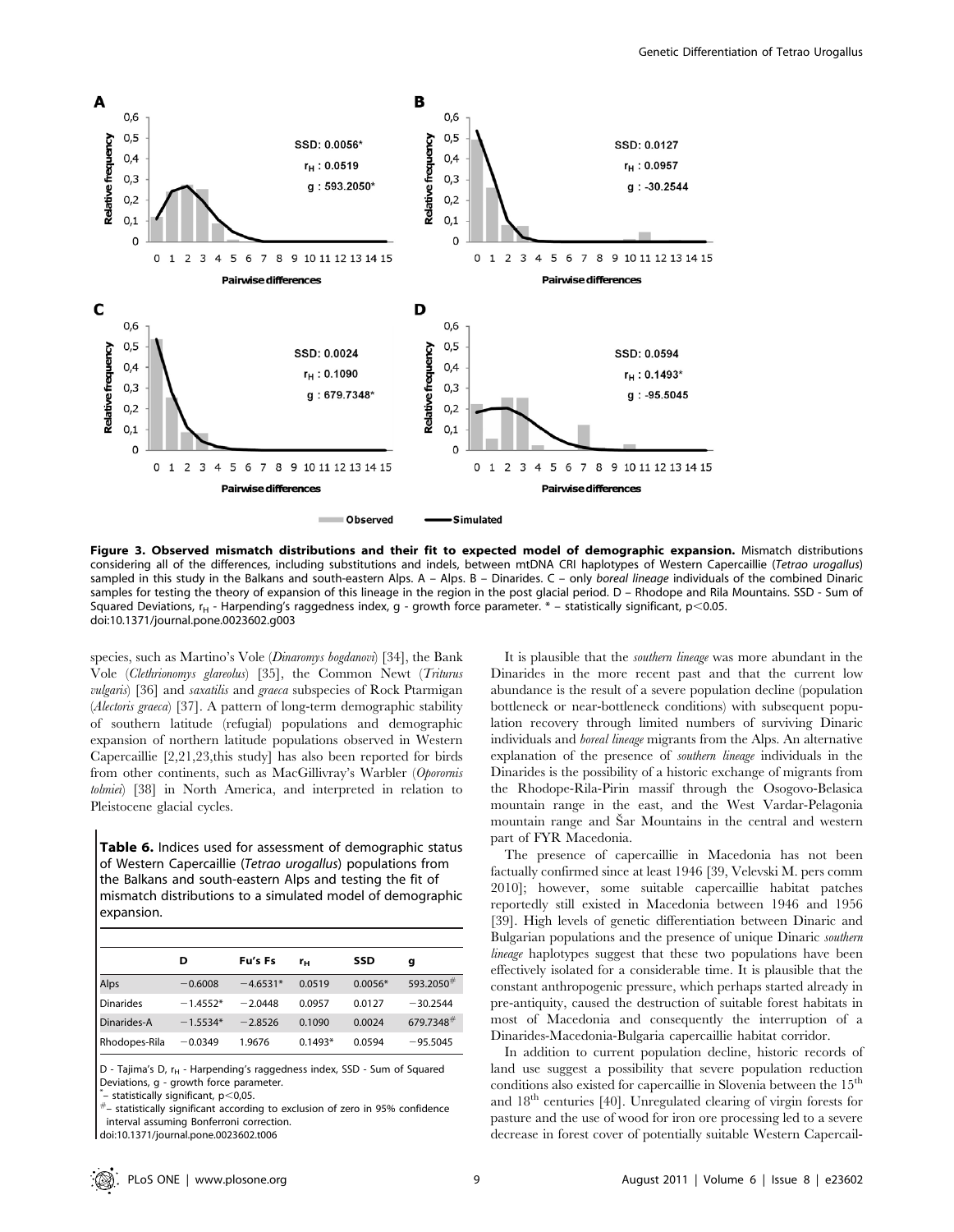lie habitat areas in Slovenia [14,41]. Available data suggest that by the late  $18<sup>th</sup>$  century, forests were fragmented and reduced to  $20\%$ in the Alps and 30% in the Dinarides, with a significant reduction of Western Capercaillie populations [14]. A significant reduction of forest cover and Western Capercaillie populations by the  $18<sup>th</sup>$  to early 19<sup>th</sup> centuries have also been reported for other alpine countries [8].

Changes towards more sustainable land use practices introduced in the 19th century led to a gradual increase in forest cover and capercaillie population numbers in Slovenia, which reached a peak between 1910 and 1930 [12,14]. The present forest cover for the Slovenian Alps and Dinarides is between 70% and 80% [14]. Genetic analyses of mtDNA CRI for Slovenian alpine populations did not reveal any evidence of a reduction of genetic diversity due to any current or historic reduction of population numbers. Nucleotide and haplotype diversities were comparable to those reported for the Alpine metapopulation by other authors [2,22,23]. We hypothesize that, due to the inaccessibility of higher altitude alpine forests, in which capercaillie populations are most numerous and stable [10] enough habitat remained undisturbed and sufficient inter-deme connectivity was maintained, enabling viable capercaillie populations to survive and recover without an excessive decrease in genetic diversity. Another factor that may have contributed to the successful recovery of Slovenian Alpine populations in the past was the possibility of attracting migrants from neighbouring Austrian and Italian populations.

Assuming a similar reduction of forest cover in the  $15<sup>th</sup>$  to  $18<sup>th</sup>$ centuries in the Dinaric region in a southeast direction from Slovenia, we propose a scenario explaining the present low level of genetic diversity, derived from mtDNA CRI data analyses for the Dinaric population. Mature forest habitats in the Dinarides are characterised by a higher proportion of deciduous species and much lower abundance of the essential bilberry [42] than those in the Alps [14]. Distribution of suitable Western Capercaillie habitats in the Dinarides is naturally patchier and more fragmented than in the Alps with consequently lower overall population densities [14,17,43]. Suitable vegetation (abundance of conifers and acidophilic ericaceous shrubs) – mostly limited to mixed silver fir-beech stands with Norway spruce appearing only at specific topological features, such as sinkholes, valleys and depressions, with a cooler microclimate due to temperature inversion – is generally more abundant towards the lower end (800–1200 m a.s.l.) of the capercaillie altitude range (800–2000 m a.s.l. [12,18,44,45]). As a consequence, Western Capercaillie populations in the Dinarides are generally found at lower altitudes thus being closer to human settlements and potentially more affected by land use, hunting and also exposed to higher predator densities [14,16] than populations in the Alps where suitable vegetation, dominated by Norway spruce, is more abundant at higher altitudes (1200–1600 m a.s.l.) [14]. Due to habitat specificities (i.e., lower Index of Habitat Suitability than the Alps) [14], the effect of anthropogenic habitat destruction and disturbance was probably much more pronounced in Dinaric Western Capercaillie populations, possibly leading to more severe population reduction and fragmentation, resulting in the low observed genetic diversity in populations at the present time.

The above-mentioned differences between the Alpine and Dinaric habitats are not reflected significantly in mtDNA CRI sequence diversification of respective populations, as evident from low pairwise  $F_{ST}$  values and Monmonier's maximum difference algorithm results. Historic records [14], the absence of unique Dinaric haplotypes in the Slovenian and Croatian Dinarides, the number of shared haplotypes and their frequencies all suggest that a high level of connectivity existed between Alpine and Dinaric

populations in the past. The mountains in western Slovenia served as a contact zone through which the exchange of migrants between the two populations was possible. According to Adamic [18] and  $\text{Cas } [10,14]$ , the functional connectedness of Alpine and Dinaric populations was lost after 1960, so the Dinaric capercaillie population can effectively be considered to be isolated. Southeastern Dinaric populations appear to be more differentiated from the Alpine, as evidenced by the presence of unique Dinaric haplotypes. It is, of course, not excluded that analysis of more variable genetic markers, such as microsatellites, would reveal additional genetic diversification of Alpine and Dinaric populations.

Our phylogenetic analyses regrouped the haplotypes discovered in the studied populations into two distinct haplogroups (clades). The existence of two distinct capercaillie lineages in Eurasia has been demonstrated previously by microsatellite [11], mtDNA [2,23] and combined mtDNA and Cytochrome B analyses [22]. Different scenarios have been proposed concerning the evolution of the two lineages: (i) Duriez et al. [2] hypothesized that both lineages already existed in pre-glacial Eurasia, with the southern lineage expanding throughout Europe, at least to Romania and Bulgaria, while the boreal lineage expanded in Asia and North-Eastern Europe. During the LGM, the lineages retreated to separate refugia: Iberia and the Balkans for the southern lineage, South Asia or Beringia for the boreal lineage. After the LGM, the boreal lineage expanded and replaced the southern lineage in most of Eurasia (perhaps being more competitive) with the latter surviving only in Cantabria, the Pyrenees and, to a lesser extent, in the Balkans – all at the extreme southern edge of the species habitat range. (ii) Rodríguez-Muñoz et al. [23] proposed an alternative scenario, based on the paraphyletic topology of the maximum likelihood tree, suggesting an ancestral status of the southern lineage. They discussed the possibility of the *southern lineage* being broadly distributed in pre-glacial Europe, with distribution becoming fragmented with the advance of glaciation. The southern lineage may have survived in Mediterranean refugia, with new boreal lineage haplotypes evolving in the Balkans or Italian refugia and expanding throughout Eurasia following climate warming and the retreat of the ice sheet. The latter authors also predicted the existence of southern lineage haplotypes in the Balkans or Italy, a hypothesis confirmed by Duriez et al. [2] and our study. Both scenarios explain the existence of the observed contact zone between the lineages in the Pyrenees.

Both MSN and ML trees in our study also suggest the ancestral position of the southern lineage. Of particular interest is that, according to ML and the MSN tree, the two lineages are linked via haplotypes found in Bulgaria (i.e., T3 for the boreal lineage, discovered in our study, and Tu44 for the southern lineage, reported by Duriez et al. [2]). The existence of the two closest interlineage haplotypes (discovered to date) in the same locality (i.e., the Rhodope-Rila-Pirin mountain chain) perhaps offers more support to the capercaillie lineages evolutionary scenario proposed by Rodríguez-Muñoz et al. [23]. The colonisation of northern and western Europe by mtDNA lineages originating from the Balkans, forming contact zones with lineages from the Apennine and Iberian refugia, was reported for the European Grasshopper (Chorthippus parallelus) [46] and the Tawny Owl (Strix aluco) [47]. The assumption that the *boreal lineage* evolved in colder boreal-like habitats of glacial Eurasia, and as such was better adapted to and more competitive in similar climatic conditions, offers a possible explanation of why the boreal lineage was more successful than the southern lineage in colonizing Eurasia during successive habitat changes following the retreat of glaciation (see Figure 4 for a lineage distribution map). It should be noted that, due to low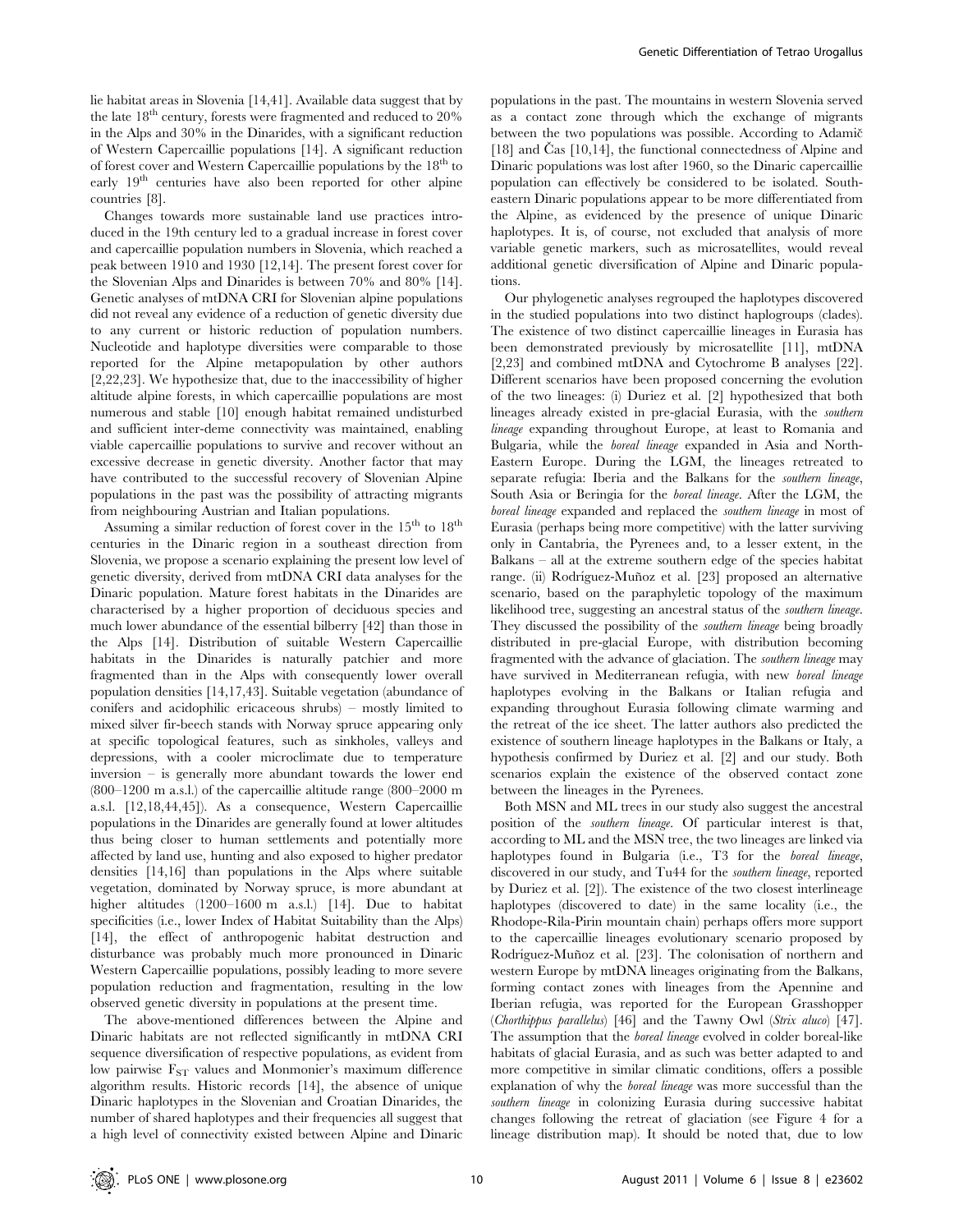

Figure 4. Western Capercaillie (Tetrao urogallus) distribution map. The areas shaded light gray mark the boreal lineage range, the dark gray areas mark predominantly southern lineage populations, striped areas are mixed/contact-zone populations. The black arrow marks the isolated west Balkan mountain range population [1,2,16,19]. K – sampling location in Pripyat, Belarus; L – sampling location in the Carpathian Mountains, Poland. doi:10.1371/journal.pone.0023602.g004

bootstrap support of the ML tree, the ancestral position of the southern lineage cannot be confirmed nor rejected. Manual inspection of jackknifed MSN trees, however, revealed (data not shown) that the *southern lineage* appeared ancestral to the boreal lineage in 76% and that haplotypes originating in the Balkans (not exclusively T3-Tu44) represented 74% of the closest or one of equally probable closest interlineage haplotype pairs.

Additional samples from the Italian Alps, the Balkans and other parts of SE Europe, and the southern edge habitat range in Asia (Russia and Kazakhstan) should be analysed to gain more accurate and reliable results in relation to the geographic and evolutionary origin of lineages of Western Capercaillie. Furthermore, evidence is mounting that, in addition to traditionally recognised Mediterranean glacial refugia, smaller glacial refugia also existed further north in the Carpathians and the Carpathian Basin in Central and SE Europe [35,36,48–50], opening new avenues of thought when considering the origin of both Western Capercaillie lineages.

Accurate calculation of the capercaillie lineage divergence time would provide a criterion for estimating the validity of the proposed scenario that the boreal lineage evolved from the southern lineage in the Balkans during the period of major glaciations. Rodríguez-Muñoz et al. [23] dated the capercaillie lineages divergence time at 171,000 years before the present, based on the grouse mtDNA CR mutation rate estimated by Drovetski [51]. Lineage divergence time estimated by Rodríguez-Muñoz et al. [23] generally fits the timeline of the Riss-Saalian glacial period in Europe. It should be noted that caution should be asserted when interpreting the grouse mutation rate and divergence time estimate, as the molecular clock hypothesis for grouse mtDNA CR was rejected in the very same study conducted by Drovetski [51], as well as separately for T. urogallus mtDNA CR [2]. Furthermore, the results of a direct approach analysis of mtDNA mutation rates of humans [52], nematodes [53] and Adélie penguins [54] suggest significantly higher (actual) mutation rates than those derived from an indirect evolutionary-phylogenetic approach. Although direct extrapolation of these findings to capercaillie mtDNA CR is not possible, it nevertheless raises questions about the validity of mtDNA CR based dating of evolutionary events. For the

aforementioned reasons, we give no estimates of capercaillie lineage divergence time.

Analysis of a mitochondrial DNA control region, although a reliable genetic marker for inferring the long term demographic history, phylogeography and basic phylogeny of the studied species, also has its limitations. In particular, analyses of mtDNA CRI have limited power to detect more recent demographic and evolutionary events, such as recent bottlenecks, interlineage hybridisations and additional, sub-lineage, diversifications. Analyses of additional genetic markers, such as nuclear microsatellites, would be required to improve the significance and reliability of the estimates presented in this study, foremost on the level of population genetics and higher resolution phylogenetic analyses.

Similar to most western, central and southern European capercaillie populations [1], all of the populations sampled in this study also suffered a decline in the past. The Bulgarian population was reduced by 22% from 1965 to 1984, with the extinction of the species in some areas [19,55]. Since the 1990s, however, the negative trend has been reversed and Bulgarian capercaillie populations are reportedly stable at present [19]. In the Slovenian Alps, capercaillie numbers dropped by 35% between 1980 and 2000 and are still declining [14]. Dinaric capercaillie have probably suffered the most severe decline in the region, with a reported 58% reduction in the number of individuals in the Slovenian Dinarides from 1980 to 2000 [14] and a 50% decline in Bosnia and Herzegovina from 1992 to 2004 [43]. Although official information is lacking for some of the studied Dinaric countries, the decline appears to be continuing [14,16,17,43]. The capercaillie is listed as endangered in national Red Lists in all of the sampling countries, though regulated seasonal hunting is still allowed in Bosnia and Herzegovina, Kosovo and Bulgaria [16,19,43,56–59].

Principal threats to capercaillie in the region include: (i) human disturbance of habitat areas due to mountain tourism and traditional picking of wild berries, mushrooms and herbs, (ii) destruction of old forest habitats by forestry and farming operations, (iii) climate change and forest development to more deciduous and thus less suitable stands, (iv) high predator densities and (v) collisions with wire fences for the Slovenian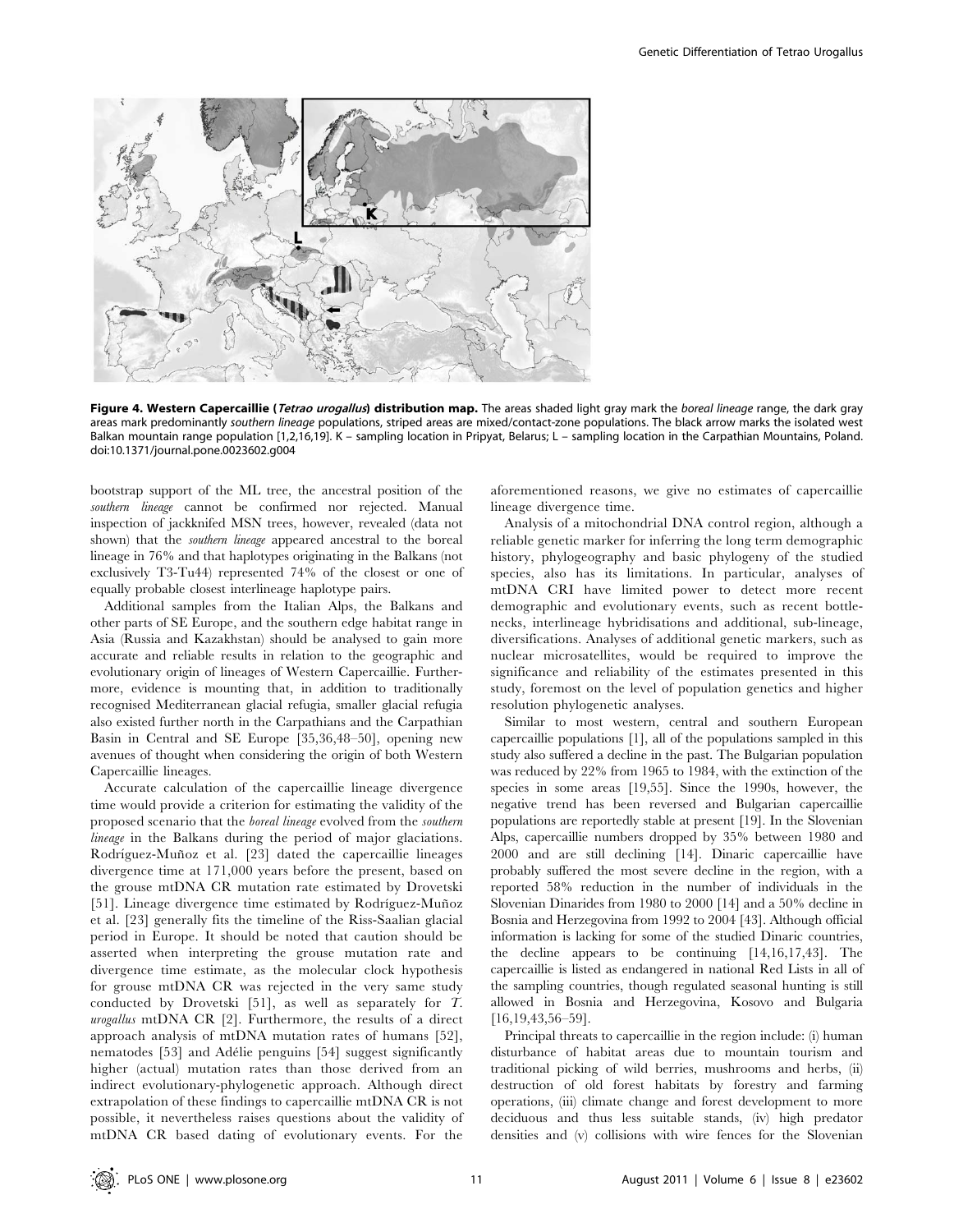Alps and Dinarides [12,15]. The principal threats in the rest of the Dinarides (Croatia, Bosnia and Herzegovina, Serbia, Kosovo, Montenegro) are similar but also include poaching and wildfires [16,17,43,45,60]. The poaching of males during the mating season in spring is considered an important additive cause of mortality [61] in the central and south-eastern Dinarides [16,17,43]. The main reasons for the decline of capercaillie numbers in Bulgaria in the past were similar to threats listed for the Slovenian Alps and Dinarides, but did not include collisions with wire fences [19].

The first large-scale sampling of the Bulgarian population, to our knowledge, conducted in this study, revealed that it is composed predominantly of southern lineage individuals, similar to Cantabrian and Pyrenean populations [2,22,23] and, as such, is unique and distinct in the region. Our findings also extend the known range of the southern lineage in the Balkans to the Dinarides. As evident from the distribution map (Figure 4), southern lineage populations and mixed populations cover only a minute fraction of the entire species habitat range and are located at its southern edge. Duriez et al. [2] proposed that these populations, i.e. Cantabrian, Pyrenean and Balkans (Bulgarian and Romanian) should be considered to be a single Evolutionary Significant Unit (ESU) forming a southern lineage that diverged from the remaining Eurasian populations (boreal lineage) and that each should be considered to be a separate conservation Management Unit (MU). We propose that the three populations sampled in our study be considered to be distinct MUs, due to differences in habitat characteristics and different genetic lineage composition. An effort, however, should be made to coordinate conservation strategies for the Slovenian Alpine and the entire Dinaric population, since they once formed a connected metapopulation. Although Bulgarian populations are reportedly stable [19], long-term conservation plans should be devised and implemented to ensure capercaillie survival at this *southern lineage* core area in the Balkans.

Due to the low genetic diversity revealed in this study and its isolated status, the current Dinaric population appears to be particularly vulnerable to further habitat fragmentation, loss of intra-population connectivity and population size reduction. Continuing population decline may lead to a further reduction in genetic diversity, with potentially severe consequences in terms of the fitness of the population and, ultimately, its survival. Loss of functional connectedness with the Alpine population is probably affecting both but will probably have a more negative long-term effect on the Dinaric population. Currently, the Dinaric population is estimated to be no more than 1400–1500 individuals [1,14,16,43]. With continuing decline and inability to draw migrants from neighbouring populations, the Dinaric metapopulation is at risk of breaking into functionally disconnected populations, which would be smaller than the proposed minimal viable capercaillie population size of 500 [62] to 1000 individuals [11].

General conservation measures in the region should focus on preservation of suitable habitat areas, sustainable forestry and agricultural practices and landscape management, effective enforcement of a hunting ban and poaching and predator control. A particular effort should be made to secure and possibly increase connectivity between local populations through adapted forest management ensuring revitalisation and expansion of habitat corridors (towards a more stable metapopulation structure). The re-establishment of the connectedness of the Alpine and Dinaric populations in Slovenia would be of particular importance for the long-term survival of the capercaillie in the Western Balkans region.

If a potential reintroduction of individuals to areas of extinction in the Balkans were to be considered, special care

should be taken in the origin of reintroduced individuals (i.e., southern vs. boreal lineage). Until the remaining Balkan populations are analysed (Albania, Greece, Macedonia, Balkan Mountains in Bulgaria and Serbia), we propose that Balkan populations should be treated as mixed populations composed of individuals from both lineages. Furthermore, no Tetrao urogallus reintroduction efforts in the Balkans should include only the boreal lineage but should also include the southern lineage, which appears to be more flexible and better adapted to forest stands with a higher proportion of deciduous trees [63–65]. Lineage-balanced reintroductions might be of particular importance in the light of global climate change and associated change in forest stands towards a higher proportion of broadleaf species [12,60,66]. The proportion of each lineage in reintroduced populations should, however, be consistent with the composition of natural populations in the region. In line with genetic rescue theory, the introduction of unrelated individuals from carefully selected populations should result in the reduction of the high frequency detrimental alleles characteristic of endangered populations exhibiting high genetic loads or inbreeding depression, and should consequently increase their fitness and viability [67]. On the other hand, the possibility should be considered that Western capercaillie populations in the Balkans may have evolved specific adaptive traits maintained under selective pressure of the local environment that cannot, necessarily, be detected by analyses of neutral genetic markers, especially mtDNA CRI. Rapid short-time-span microevolution of certain traits in birds has been reported previously [68,69]. Thus it is possible that, despite an initial general increase in genetic diversity, even lineage-balanced reintroductions of individuals from different ecoregions (such as Scandinavia for the boreal lineage and the Cantabrian Mountains or Pyrenees for the southern lineage) could in fact decrease the fitness of populations under rescue by introduction of suboptimal traits. Further issues associated with reintroduction efforts include the risk of introduced individuals and their offspring outcompeting the endangered native population. It is thus vital to closely monitor the effects of introduced individuals on the population under rescue. Genetic rescue is probably the only viable solution to assure the survival of the endangered Western Capercaillie populations in the Balkans, such as the small and isolated population in the western Balkan Mountains (Figure 4).

## Materials and Methods

We collected a total of 319 samples (Table 2) of Western Capercaillie (Tetrao urogallus) from sites covering the species habitat in the Slovenian Alps, Dinarides (Slovenia, Croatia, Bosnia and Herzegovina, Montenegro, Serbia), and Rhodope and Rila Mountains (Bulgaria) (Figure 2), including a few from Poland and Belarus (Figure 4). Most samples were collected non-invasively on the ground (faeces and feathers) with the exception of 54 gizzard and liver tissue samples taken from birds shot legally by sport hunters in Bosnia and Herzegovina, 1 feather sample from Serbia taken from a legally shot trophy and 61 feather and tissue samples from Bulgaria taken from birds shot legally by sport hunters. To minimise the possibility of repeated non-invasive sampling of the same individuals the following precautionary steps were taken: (i) each lek site was sampled only once; (ii) primarily only two non-invasive samples were collected at each lek site; (iii) faeces and feather samples were collected under roosting trees that were at least 100 m apart; (iv) when possible, additional discriminating factors were considered, such as the diameter of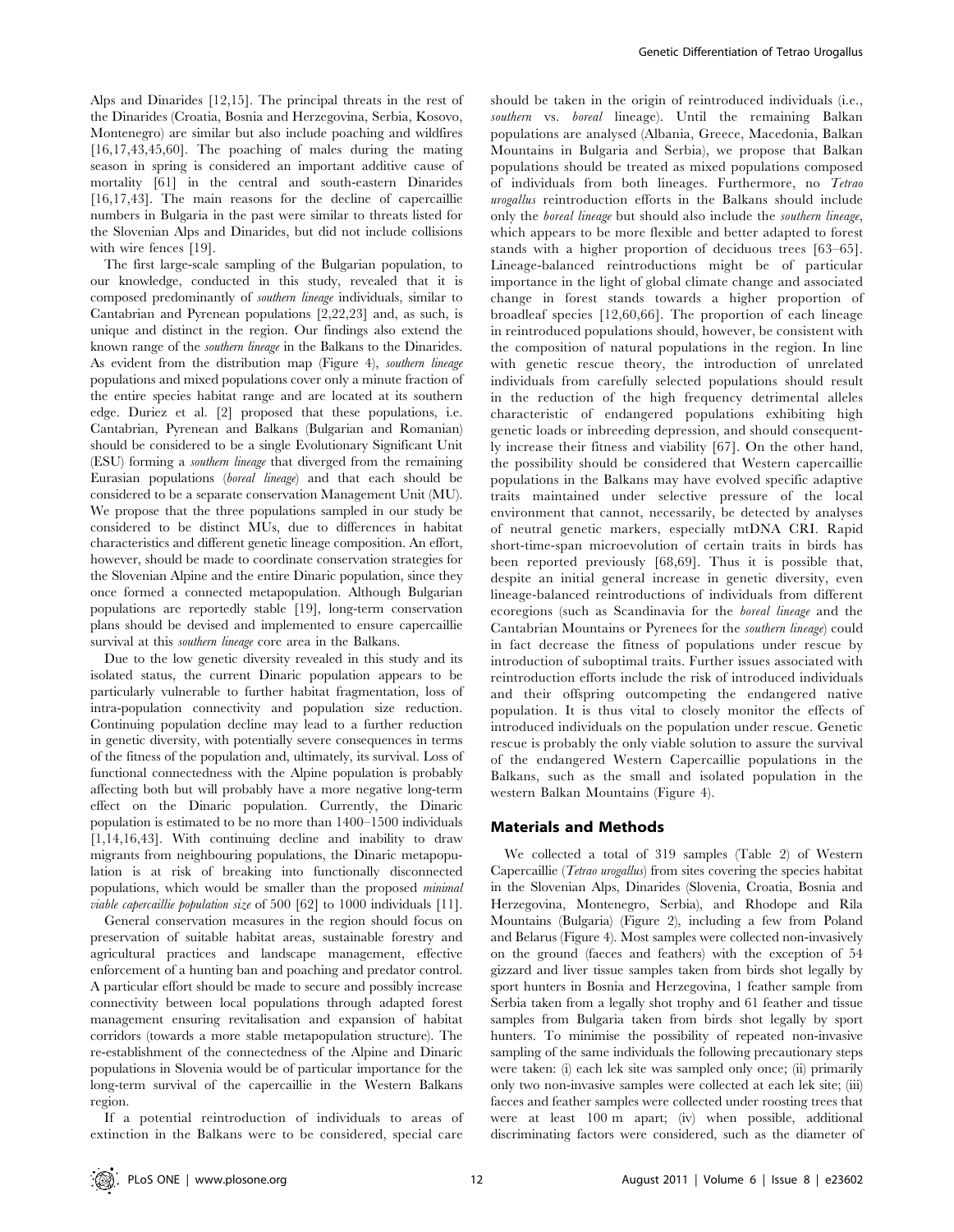droppings, feather colour and pattern, etc. No Western Capercaillie was harmed or killed directly due to research presented in this paper.

Faeces samples were lyophilized and stored in sealed plastic bags with silicagel at  $-20^{\circ}$ C. Tissue samples were preserved in absolute ethanol in sealed vials and stored at  $-20^{\circ}$ C until analysis. For phylogenetic analysis, we also used 51 mitochondrial DNA control region I (mtDNA CRI) sequences retrieved from Genbank (46 sequences of T. urogallus and 5 sequences of Black-billed Capercaillie (Tetrao parvirostris) [2,21,23,70]), as indicated in Table 2.

Total DNA from faeces was extracted with the PowerSoil DNA isolation kit (MoBio Laboratories, Inc.), DNA from feathers and tissue samples was extracted with the UltraClean Tissue and Cells DNA kit (MoBio Laboratories, Inc.). Faeces samples (100 mg dry weight) were first cut into smaller pieces using sterile scissors and rehydrated with  $2 \times$  volumes of DNA/RNA-free sterile dH<sub>2</sub>O prior to DNA extraction. Tissue samples were shredded using sterile tweezers, residual ethanol and liquids were removed by vacuuming in the Vacufuge<sup>TM</sup> Concentrator 5301 (Eppendorf) and 25 mg (dry weight) of material used for extraction. Both tip and blood clot in the superior umbilicus of the feather shaft were used for DNA extraction [71]. DNA from all sample types was extracted following the manufacturer's protocols. For each batch of samples a negative control extraction containing no biological material was also performed to test for possible contamination during DNA extraction.

We targeted the first 435 nucleotides of the mitochondrial control region I (CRI), the most variable domain of the mitochondrial DNA (mtDNA) control region in grouses [72]. CRI was PCR amplified with forward primer GalF and reverse primer GalRi [2]. Fifty µl reactions were prepared containing 15 mM Tris-HCl pH 8.0, 50 mM KCl, 2.5 mM MgCl<sub>2</sub>, 50 μM of each dNTP, 0.6  $\mu$ M of each primer, 1.5 U of AmpliTaq<sup>®</sup> Gold (Applied Biosystems) and  $1-5$  µl of DNA extract. Reactions were performed using Applied Biosystems GeneAmp® PCR System 9700 thermocyclers with a polymerase activation step  $(95^{\circ}C,$ 10 min), 5 touch-down cycles (denaturation  $94^{\circ}$ C, 45 sec; annealing  $60^{\circ}\text{C}$  –  $56^{\circ}\text{C}$ , 45 sec; extension  $72^{\circ}\text{C}$ , 45 sec), 45 amplification cycles (denaturation  $94^{\circ}$ C, 45 sec; annealing 55 $^{\circ}$ C, 45 sec; extension 72°C, 45 sec) and a final extension step (72°C, 10 min). To assess possible contaminations or other problems, each batch of PCR reactions also included a DNA extraction negative control, a PCR negative control containing DNA/RNAfree water instead of DNA extract and a positive control containing DNA extract from the same tissue sample from Bosnia and Herzegovina. PCR products were resolved in 1.5% agarose gels and visualized by ethidium bromide staining. PCR yielding non-target amplification products were separated as above, target products were excised from the agarose gel and purified with Wizard<sup>®</sup> SV Gel and PCR Clean-up System (Promega). Sequencing was performed commercially at Macrogen Inc. (Seoul, Rep. of Korea) in both directions using amplification primers. Sequencing chromatograms were manually checked and corrected using FinchTV v1.4.0 software (Geospiza Inc.).

Sequences were aligned with ClustalX v2.0.12 [73]. We truncated the primer sequences and used only the first 413 bp, in order to have a homogenous dataset with sequences retrieved from Genbank (the excluded 22 bp did not include any variable sites). Phylogenetic analyses were conducted with PhyML v3.0 [74] using the Maximum Likelihood (ML) approach. The best-fit model of nucleotide substitution for ML analyses was selected under Corrected Akaike Information Criterion (AICc) with jModelTest v0.1.1 [74,75] using ML optimized search strategy.

ML analysis was conducted using the Subtree Prune and Regraft (SPR) search algorithm with 50 random starting trees. The robustness of the ML phylogenetic tree was assessed by bootstrapping [76], using 1000 replicates. A minimum spanning network (MSN) was constructed with Network v4.5.1.6 [77] according to the Median-Joining (MJ) algorithm with Maximum Parsimony (MP) post-analysis [78] and taking into account the Ti/ Tv ratio as calculated by the jModelTest v0.1.1. To assess the support of MSN, a 100-replicate jackknife resampling with 50% deletion [76] was performed on the original dataset with Seqboot in the PHYLIP v3.69 package [79] and MSN trees reconstructed as described above. The jackknifed MSN trees were manually inspected and individual link and topology supports logged.

For population-level analysis, we pooled the populations into three geographical groups: Alpine, Dinaric and Rhodopes-Rila (Table 3). We used Arlequin v3.1.1 [80] for estimating population nucleotide diversities –  $\pi$  [81,82], haplotype diversities – H [81], observed homozygosity -  $Hom_{\rm OBS}$  [29], estimates of population parameter theta –  $\Theta_{\rm S}$  [83],  $\Theta_{\rm \Pi}$  [82], Tajima's D [31] and Fu's Fs [30]. Mismatch distributions were calculated for assessment of the demographic status of populations and their fit to expected values under demographic expansion [84,85,86,87] evaluated according to associated sums of squared deviations – SSD and Harpending's raggedness index –  $r_H$  [88]. The present time population parameter theta –  $\Theta_{\text{Pres}}$  [89] ( $\Theta_{\text{Pres}}$  = 2 $\cdot$ N<sub>eF</sub> $\cdot \mu$ , N<sub>eF</sub> is the effective female population size,  $\mu$  is the mutation rate per site per generation) and population growth force parameters – g [90] were calculated for each population using Lamarc v2.1.5 [91]. The likelihood search strategy used included 3 replicates, each with 15 initial chains with 5% burn-in sampling 2000 genealogies at a sampling increment of 50 and 2 final chains sampling 25000 genealogies at a sampling increment of 50. All searches were run with simultaneous heating at two different temperatures. The statistical significance of the growth force was assessed according to the rule of inclusion/exclusion of zero in 95% confidence intervals taking into account the Bonferroni correction.

Population pairwise genetic distances  $(F_{ST} [92, 93])$ , exact test of population differentiation and pairwise inter- and intra-population distances were also calculated, according to the best-fit-model of nucleotide substitutions for our dataset, calculated by jModelTest v0.1.1.

In order to detect possible genetic barriers and their locations between or within the studied populations, we applied Monmonier's maximum difference algorithm [94] as implemented in Barrier v2.2 [95]. Each sampling location (UTM coordinates) was assigned a polygonal neighbourhood according to Voronoi tesselation and triangulated according to Delauney triangulation. The genetic distance matrix between samples at the studied locations, as used by Barrier v2.2, was calculated in Arlequin v3.11 using the Tamura-Nei model with a  $T_i/T_v$  ratio according to the jModelTest v0.1.1.

We used Arlequin v3.11 for computing analysis of molecular variance (AMOVA), assuming Tamura-Nei distances with a  $T_i/T_v$ ratio according to jModelTest v0.1.1. For AMOVA, the sampled populations were assigned to two groups according to Barrier v2.2: the first including all sampled Alpine and Dinaric demes and the second including Rhodopes-Rila demes.

## Acknowledgments

We would like to thank Metodija Velevski for providing the information on the status of the Western Capercaillie in Macedonia, Blažo Jokanović for providing samples from Montenegro, Prof. Dr. Krešimir Krapinec for his selfless help with collecting samples in Croatia, Dr. Roman Volosyanchuk for additional material from Ukraine (not included in the analysis), and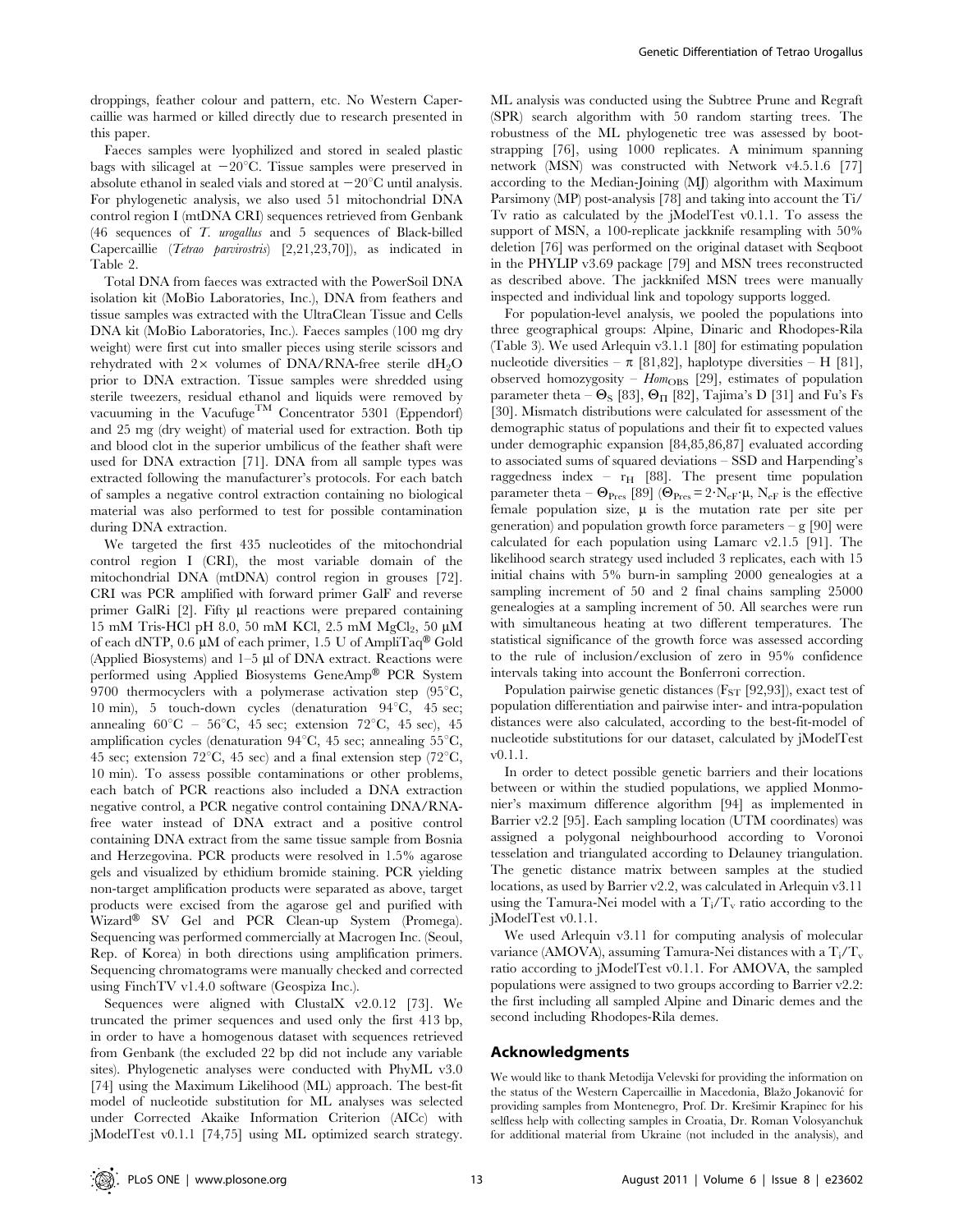other colleagues who provided samples for analysis: Prof. Dr. Dragan Gačić, Serbia; Marko Čaleta, Bosnia and Herzegovina; Dr. Stoyan Stoyanov, Bulgaria; Marko Jonozovič, Janko Mehle, Miha Marenče Jr. and forest rangers from the Slovenian Forest Service; members of the Slovenian Hunting Association, and Miha Marence Sr. and park rangers from the Triglav National Park. We would also like to extend our sincere gratitude to the reviewers, whose constructive comments and suggestions helped improve our paper.

#### References

- 1. Storch I (2007) Grouse: Status survey and conservation action plan 2006–2010. Gland, Switzerland/Fordingbridge, UK: IUCN/World Pheasant Association. 114 p.
- 2. Duriez O, Sachet JM, Menoni E, Miquel C, Taberlet P (2007) Phylogeography of the capercaillie in Eurasia: what is the conservation status in the Pyrenees and Cantabrian mounts? Conserv Genet 8: 513–526.
- 3. Rolstad J, Wegge P (1987) Distribution and size of capercaillie leks in relation to old forest fragmentation. Oecologia 72: 389–394.
- 4. Storch I (1993) Patterns and strategies of winter habitat selection in alpine capercaillie. Ecography 16: 351–359.
- 5. Suter W, Graf RF, Hess R (2002) Capercaillie (Tetrao urogallus) and avian biodiversity: Testing the umbrella-species concept. Conserv Biol 16: 778–788.
- 6. Sachot S, Perrin N, Neet C (2003) Winter habitat selection by two sympatric forest grouse in western Switzerland: implications for conservation. Biol Conserv 112: 373–382.
- 7. Bollmann K, Weibel P, Graf RF (2005) An analysis of central Alpine capercaillie spring habitat at the forest stand scale. Forest Ecol Manag 215: 307–318.
- 8. Eiberle K (1984) Waldbauliche Voraussetzungen für die Existenz des Auerhahns. Schweiz Jagdztg 11: 28–32.
- 9. Klaus S, Bergmann HH (1994) Distribution, status and limiting factors of capercaillie in central Europe, particularly in Germany, including an evaluation of reintroduction. Gibier Faune Sauvage/Game and Wildlife 11: 57–80.
- 10. Čas M (2001) Capercaillie in Slovenia indicator of devastation, use, development and biodiversity of mountain forest ecosystems. Gozdarski vestnik 59: 411–428.
- 11. Segelbacher G, Hoglund J, Storch I (2003) From connectivity to isolation: genetic consequences of population fragmentation in capercaillie across Europe. Mol Ecol 12: 1773–1780.
- 12. Čas M, Adamič M  $(2007)$  Influence of climate change on the fluctuation of capercaillie (Tetrao urogallus L.) population in the Slovenian southeast Alps. In: Jurc M, ed. Climate change: impact on forest and forestry. Ljubljana: Biotechnical Faculty, Department of Forestry and Renewable Forest Resources. pp 99–116.
- 13. Segelbacher G, Storch I (2002) Capercaillie in the Alps: genetic evidence of metapopulation structure and population decline. Mol Ecol 11: 1669–1677.
- 14. Čas M (2006) Fluctuation of capercaillie (Tetrao urogallus L.) population in relation to past land use and forest structures in the South-East Alps. Ljubljana: University of Ljubljana. 263 p.
- 15. Čas M (2010) Disturbances and predation at capercaillie leks in Alps and Dinaric Mountains. Šumarski list 9-10: 487-495.
- 16. Gačić D, Puzović S, Zubić G (2009) Capercaillie (Tetrao urogallus) in Serbia -Principal threats and conservations measures. Šumarstvo 61: 155-167.
- 17. Zubić G (2009) Density and vulnerability of capercaillie (Tetrao urogallus) in the area of Vitoroga in the Republika Srpska. Bulletin of the Faculty of Forestry 100: 71–84.
- 18. Adamič M (1987) The ecology of capercaillie (Tetrao urogallus L.) in Slovenia. Strokovna in znanstvena dela 93. Ljubljana: Univerza Edvarda Kardelja v Ljubljani, VDO Biotehniška fakulteta, VTOZD za gozdarstvo. 93 p.
- 19. Petrov IK (2008) Distribution and numbers of capercaillie, Tetrao urogallus L., 1758 (Aves: Galliformes) in Bulgaria. Acta Zool Bulg Suppl 2: 35–40.
- 20. de Juana E (1994) Family Tetraonidae. In: del Hoyo J, Elliot A, Sargatal J, eds. Handbook of the birds of the World. Barcelona, Spain: Lynx Edición. pp 376–410.
- 21. Liukkonen-Anttila T, Rätti O, Kvist L, Helle P, Orell M (2004) Lack of genetic structuring and subspecies differentiation in the capercaillie (Tetrao urogallus) in Finland. Ann Zool Fenn 41: 619–633.
- 22. Segelbacher G, Piertney S (2007) Phylogeography of the European capercaillie (Tetrao urogallus) and its implications for conservation. J Ornithol 148: 269–274.
- 23. Rodríguez-Muñoz R, Mirol PM, Segelbacher G, Fernández A, Tregenza T (2007) Genetic differentiation of an endangered capercaillie (Tetrao urogallus) population at the Southern edge of the species range. Conserv Genet 8: 659–670.
- 24. Frenzel B, Pe´csi M, Velichko AA (1992) Atlas of paleoclimates and paleoenvironments of the northern hemisphaere. Late Pleistocene–Holocene. Budapest, Stuttgard: Geographical Research Institute, Hungarian Academy of sciences; Gustav Fischer Verlag. 153 p.
- 25. Bennett KD, Tzedakis PC, Willis KJ (1991) Quarternary refugia of north European trees. J Biogeogr 18: 103–115.
- 26. Magri D, Vendramin GG, Comps B, Dupanloup I, Geburek T, et al. (2006) A new scenario for the Quarternary history of European beech populations: paleobotanical evidence and genetic consequences. New Phytol 171: 199–221.

# Author Contributions

Conceived and designed the experiments: MB MCˇ HK. Performed the experiments: MB MC<sup> $\dot{C}$ </sup>. Analyzed the data: MB MC<sup> $\dot{C}$ </sup> DB SK GZ MG PZ LP TG HK. Contributed reagents/materials/analysis tools: MB MC DB SK GZ MG PZ LP TG HK. Wrote the paper: MB MČ HK.

- 27. Huntley B, Birks HJB (1983) An Atlas of Past and Present Pollen Maps for Europe 0–13000 Years Ago. Cambridge: Cambridge University Press. 667 p.
- 28. Angelstam P, Roberge J-M, Lõhmus A, Bergmanis M, Brazaitis G, et al. (2004) Habitat modelling as a tool for landscape-scale conservation – a review of parameters for focal forest birds. Ecol Bull 51: 427–453.
- 29. Chakraborty R (1990) Mitochondrial-DNA polymorphism reveals hidden heterogeneity within some Asian populations. Am J Hum Genet 47: 87-94.
- 30. Fu YX (1997) Statistical tests of neutrality of mutations against population growth, hitchhiking and background selection. Genetics 147: 915–925.
- 31. Tajima F (1989) Statistical-method for testing the neutral mutation hypothesis by DNA polymorphism. Genetics 123: 585–595.
- 32. Avise JC (2000) Phylogeography: The History and Formation of Species. CambridgeMassachusetts, , USA: Harvard University Press. 464 p.
- 33. Taberlet P, Fumagalli L, Wust-Saucy A-G, Cosson J-F (1998) Comparative phylogeography and postglacial colonization routes in Europe. Mol Ecol 7:  $453 - 464$
- 34. Krystufek B, Buzan EV, Hutchinson WF, Hänfling B (2007) Phylogeography of the rare Balkan endemic Martino's vole, Dinaromys bogdanovi, reveals strong differentiation within the western Balkan Peninsula. Mol Ecol 16: 1221–1232.
- 35. Deffontaine V, Libois R, Kotlı´k P, Sommer R, Nieberding C, et al. (2005) Beyond the Mediterranean peninsulas: evidence of central European glacial refugia for a temperate forest mammal species, the bank vole (Clethrionomys glareolus). Mol Ecol 14: 1727–1739.
- 36. Babik W, Branicki W, Crnobrnja-Isailović J, Cogălniceanu D, Sas I, et al. (2005) Phylogeography of two European newt species – discordance between mtDNA and morphology. Mol Ecol 14: 2475–2491.
- 37. Randi E, Tabarroni C, Rimondi S, Lucchini V, Sfougaris A (2003) Phylogeography of the rock partridge (Alectoris graeca). Mol Ecol 12: 2201-2214.
- 38. Mila´ B, Girman DJ, Kimura M, Smith TB (2000) Genetic evidence for the effect of a postgalcial population expansion on the phylogeography of a North American songbird. Proc Royal Soc Lond B 267: 1033–1040.
- 39. Matvejev SD (1957) Tetrebska divljač (fam. Tetraonidae) u istočnoj Jugoslaviji. In: Nevenić V, ed. Godišnjak instituta za naučna istraživanja u lovstvu za 1956 godinu, broj 3. Beograd. pp 5–92.
- 40. Čas M, Adamič M (1998) The influence of forest alteration on the distribution of capercaillie (Tetrao urogallus L.) leks in the eastern Alps. Zbornik gozdarstva in lesarstva 57: 5–57.
- 41. Čas M (2002) Forest land biodiversity use, degradation and development, conatural silviculture and capercaillie (Tetrao urogallus L.) as indicator in Slovenian Alps: research report. Grouse News 24: 10–13.
- 42. Storch I (1993) Habitat selection by capercaillie in summer and autumn: Is bilberry important? Oecologia 96: 257–265.
- 43. Adamič M, Rapaić Ž, Popović Z, Kunovac S, Koprivica M, et al. (2006) Ugrožene vrste divljači u Bosni i Hercegovini. Finalni izvještaj. Banja luka. 138 p.
- 44. Matvejev SD (1991) Naravni tipi predelov Slovenije in njihovo varstvo. Ljubljana: Zavod Republike Slovenije za varstvo naravne in kulturne dediščine. 58 p.
- 45. Raguž D, Grubešić M (2006) The study of population stability of capercaillie Tetrao urogallus L. In: Sever S, ed. Forest protection and wood production. Zagreb: Šumarski fakultet Sveučilišta u Zagrebu i Šumarski institut. pp 169–178.
- 46. Cooper SJB, Ibrahim KM, Hewitt GM (1995) Postglacial expansion and genome subdivision in the European grasshopper Chorthippus parallelus. Mol Ecol 4: 49–60.
- 47. Brito PH (2005) The influence of Pleistocene glacial refugia on tawny owl genetic diversity and phylogeography in western Europe. Mol Ecol 14: 3077–3094.
- 48. Willis KJ, Rüdner E, Sümegi P (2000) The full-glacial forests of central and southeastern Europe. Quaternary Res 53: 203–213.
- 49. Willis KJ, van Andel TJ (2004) Trees or no trees? The environments of central and eastern Europe during the last glaciation. Quaternary Sci Rev 23: 2369–2387.
- 50. Sümegi P, Krolopp E (2002) Quatermalacological analyses for modeling the Upper Weichselian paleoenvironmental changes in the Carpathian Basin. Quatern Int 91: 53–63.
- 51. Drovetski SV, Ronquist F (2003) Plio-Pleistocene climatic oscilations, Holarctic biogeography and speciation in an avian subfamily. J Biogeogr 30: 1173–1181.
- 52. Heyer E, Zietkiewicz E, Rochowski A, Yotova V, Puymirat J, et al. (2001) Phylogenetic and familial estimates of mitochondrial substitution rates: study of control region mutations in deep-rooting pedigrees. Am J Hum Genet 69: 1113–1126.